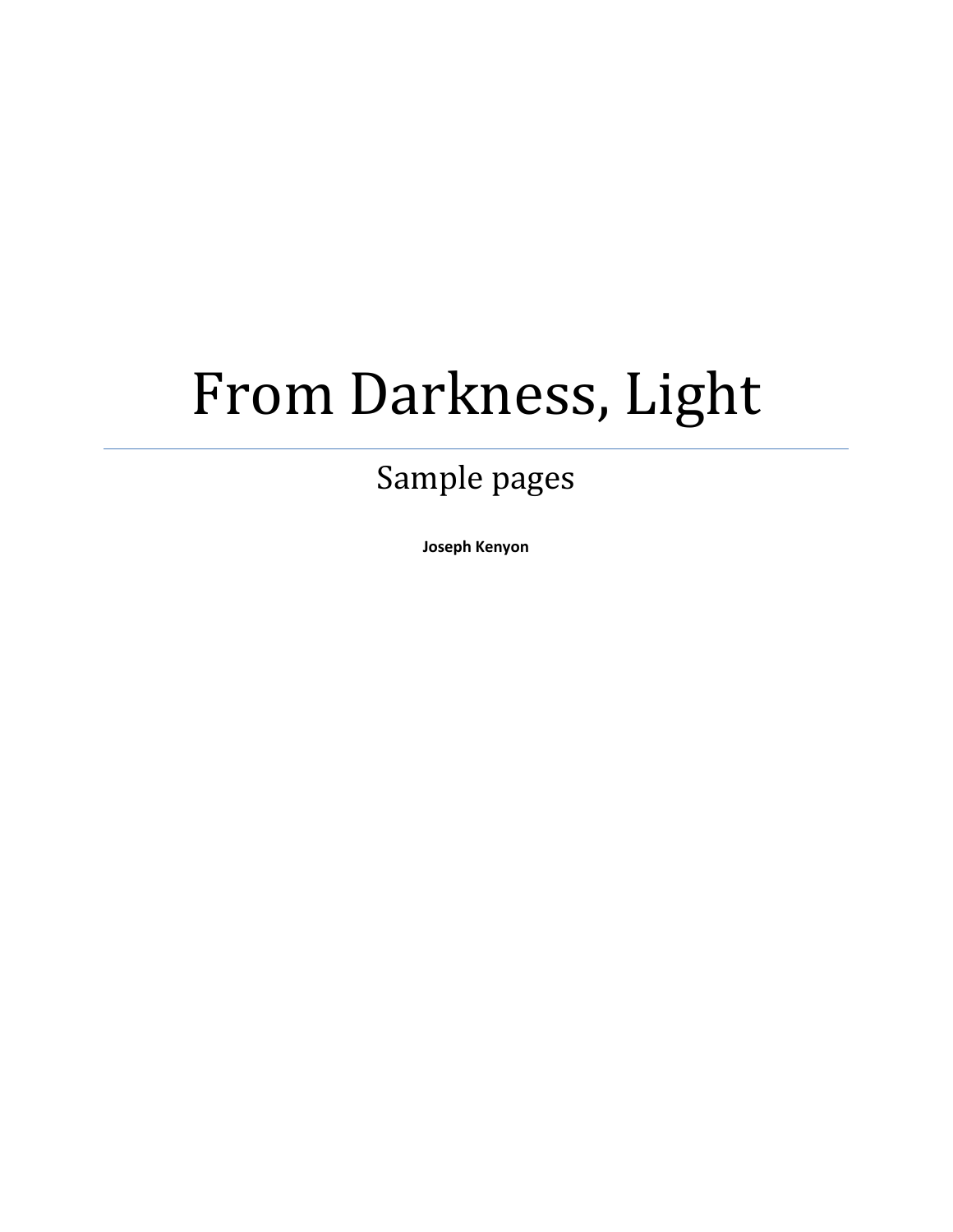## Part 1

Many people want to know how I came to meet "the great Shero Bosellini?" Well, he was not "the great" anything when I met him.

He had some reputation as a painter in Italy in the early 1940s, but of landscapes. Nothing like the masterpieces he is known for today.

That he was a genius as a painter cannot be disputed, but he was also a genius as a madman. All men are mad of course, but Bosellini, he had a special brand of madness, as if a little man sat hunched beneath his rib cage tickling his heart. This, the world has forgotten. There are few people alive who remember how Shero Bosellini lived and the world has never known what happened to him. He just—poof!— disappeared as a magician does. But I—Maria Catalano—I know how he lived, and how he managed to leave this world almost unseen.

I will tell you the story, but you must be patient. You cannot understand the story of the painter unless you know something of the storyteller. With Bosellini, this is especially true because the painter and the storyteller are *intrecciai*, woven together like the light and the darkness.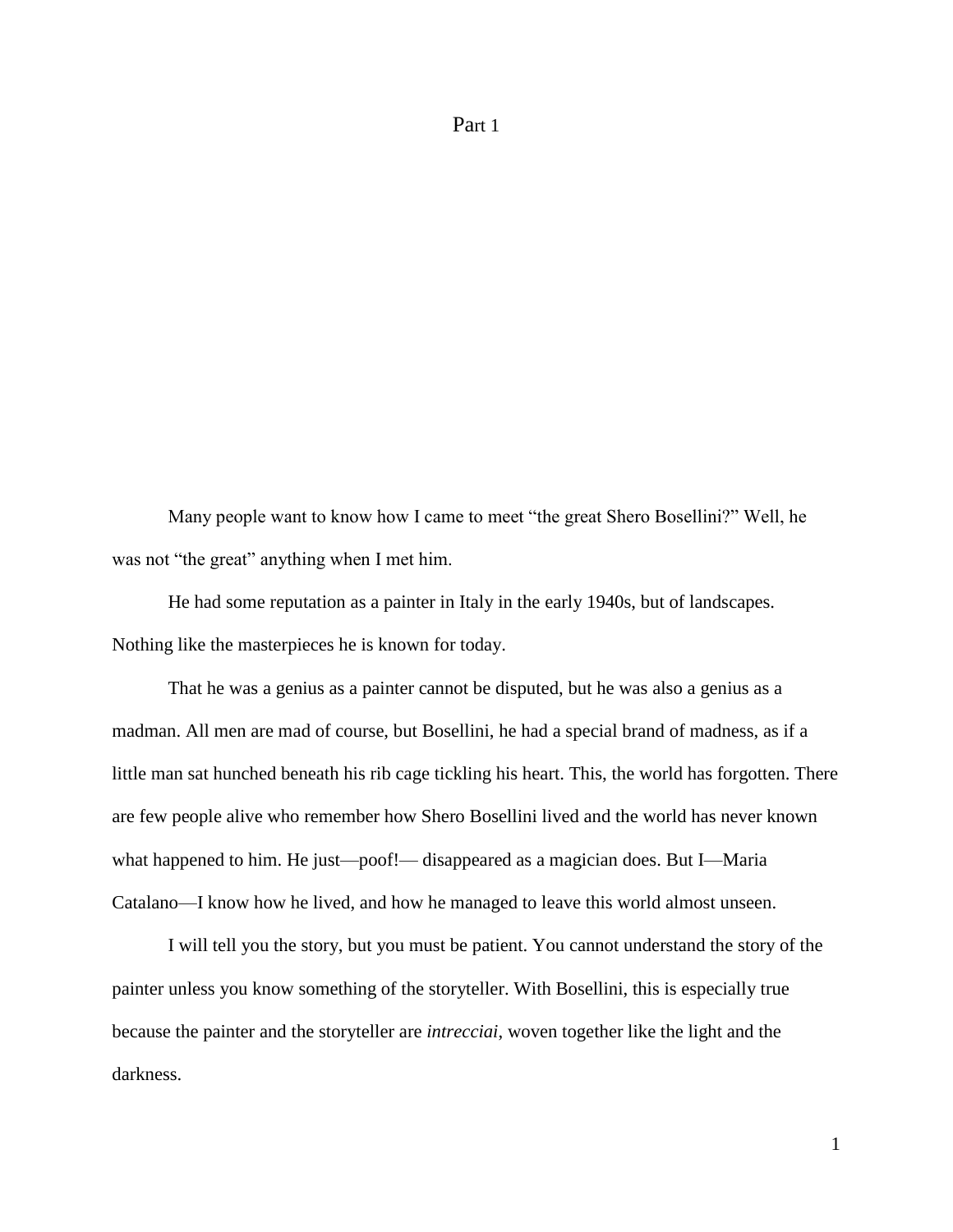The year I met Bosellini was 1943. I was sixteen and living on the dairy farm of my parents with my younger sister Este—short for Estella. We lived outside of Salerno, but if you were to go there now, you would see only the smallest part of the town I knew as a girl. Salerno today is a city, but then, she was a seaside village, a baby suckling at the breast of the Gulf of Salerno. Behind the village rose the Colle Balleria, a hill, nothing more than a bump on the hip of the Apennine Mountains, but Este and I called the hill our mountain. The Salernitani called her *Masso Della Signora*, which means The Rock of the Lady. She was given that name because the hill has two humps that look like the soft curves of the back of a woman as she lies with her face toward the ground. Our farm climbed the leeward side of the lady, cut from the forest of pine and cypress that closed us in on all sides. For hundreds of years the Catalanos and their ancestors herded cows on that hill and sold the milk and the cheese that the cows gave.

Our house and the farm buildings stood near the top of our mountain, and a short walk through the woods brought Este and me to the ridge where all the romance of Italy lay at our feet: the shimmering Gulf of Salerno, as blue and still as a mosaic tile; the mountains with their broad gray-green faces against the cerulean sky; all of this bathed in the pure, clean sunlight that is seen nowhere else in the world. Separating the mountains and the Gulf was the plain, sweeping like a scimitar from Salerno in the north to Agripoli in the south. Today that land is ruined with resorts, but in my girlhood, just before and during the war, the plain was as she had been for thousands of years: white sand, walnut groves, olive trees, and pastures, all wrapped in the mingling odor of salt and sea, cypress and pine. When we went to the top of our mountain, Este always wandered off to pick flowers, but I sat on the ground watching the clouds dance along the peaks of the other hills and the fishing boats rock in the calm lap of the Gulf. And I dreamed. I wondered where in Salerno or the villages along the coast or perhaps in the boats, was my future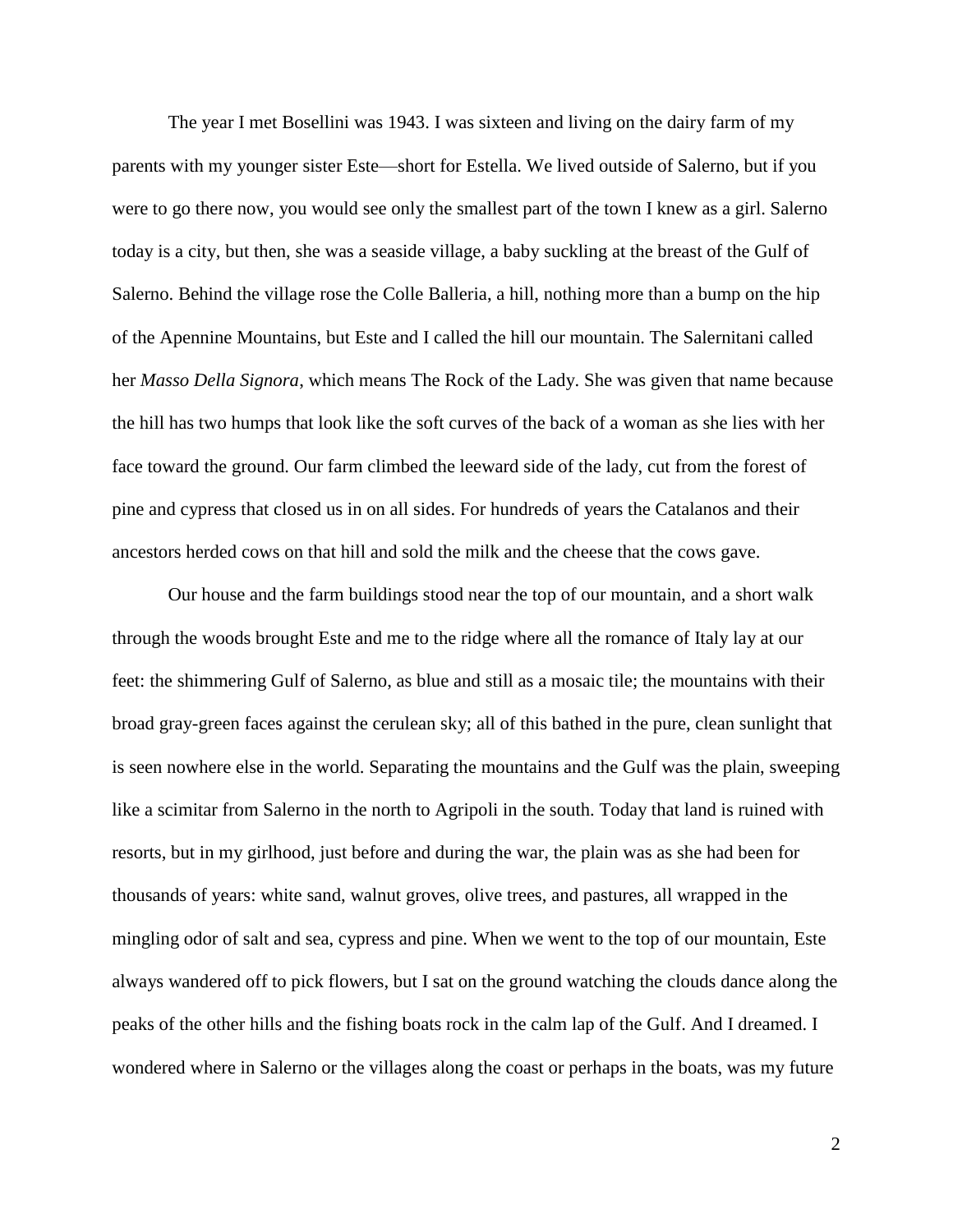husband. He certainly had to be there because we who were born on the coast of Amalfi were like the mountains—rooted for centuries and unmoving. Never once did I think I would leave.

I also did not feel the shadow spreading over Italy at that time. Mussolini, he promised a new Roman Empire, but the Allies had defeated the Germans and Italians in the African desert, and the Italian stomach for war had begun to turn. The whisperers—the people who told things that could not be broadcast on the radio—began to say that the Allies would soon invade Sicily. Then, where in Italy would they go? Who knew? But the young Maria, she did not care about such things. She lived in *paradiso*.

However, every paradise contains a snake, no? My snake was Papa.

You must understand Papa. He was a man more comfortable with anger and hatred than gentleness and love. He loved uncomfortably, in silence, but his anger was always on full display. His face would turn the color of the eggplant and his wires of black hair would go stiff on his head. Some little time—seconds—would pass in silence, and then he would detonate. A well-known story in Salerno told of a man known to be an animal thief coming to the village just before the war. The people were afraid, but Papa found this man and asked him if he planned to steal any cows that Papa owned. The man laughed but would not say yes or no, so Papa threw the man to the ground, took a knife from the pocket of the man, and carved an X under his right eye. He told the man if any of his cattle disappeared, he would make the X larger next time. The story was told often in Salerno, and everyone treated the Catalanos with great care.

But most often, Papa grew his rage on the farm like he grew the hay for the cows. I remember one such time. Este was always so happy and carefree, and she sometimes did not watch or be as careful as she should. She was in the kitchen tossing a tomato in the air while Mamma and I prepared to make the sauce. Este, she was nine, threw the tomato too far, and the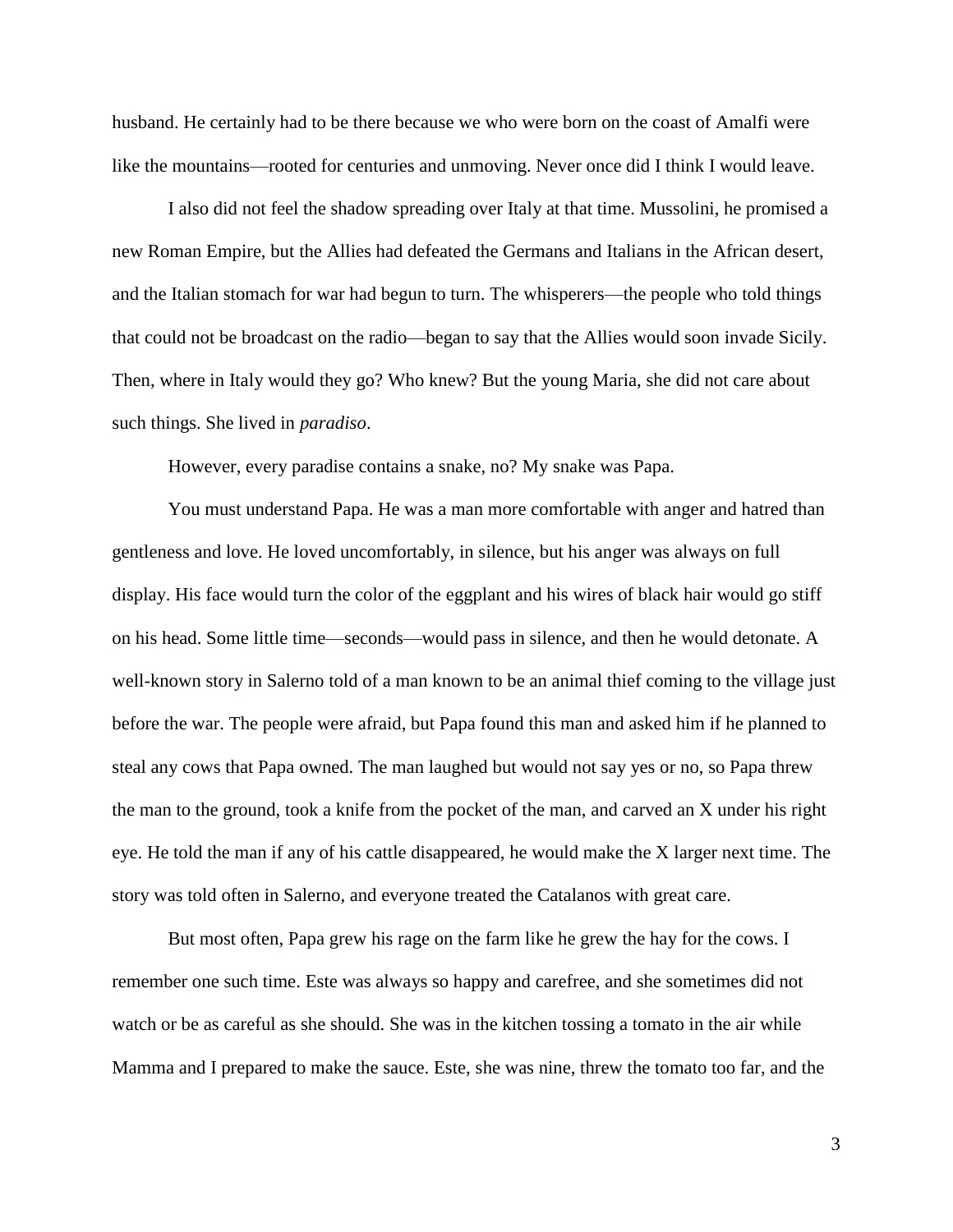fruit landed on the stone floor right before the feet of Papa who was coming in the door. His face, already red, leaped to purple and the entire room was swallowed in the pause. Then Papa yelled, "Stupid girl! You think tomatoes are to be wasted? You will learn the cost of even one tomato!"

He reached across the wooden table and grabbed Este by her long hair, dragging her screaming onto the table. That was something I could not bear. Este was the owner of my heart; I would have walked through fire to prevent a finger of smoke from touching her eyes. So I hit Papa on his arm, breaking his grip on Este. She tumbled to the floor, and Papa and I each looked into the face of the other. Yes, the eleven-year-old girl found herself staring at the first madman in her life. I did not blink, I did not fight back, I tried not to flinch as he beat me with both fists. Finally, I could not keep myself upright any longer, and when I collapsed, Papa grabbed me by my hair, dragged me across the floor, and rubbed my face in the broken tomato.

Then he pushed me aside with his foot and ordered Este to clean the floor. That is when I picked myself up. Papa sat at the table; Mamma stood cowering against the wall of the kitchen. I gave them both the look to show I was not defeated, and I went off to the long, narrow room that held the single bed Este and I shared. Este came to me as soon as she finished the cleaning, singing in the way she did, the way Mamma taught her, to block out the sound of Papa's anger. She lay down on the bed and took me in her arms, and I began to sing with her. Este had the voice of the angels, and I did not, but we did not care about the quality of our singing. We sang, keeping our voices soft so no one could hear. That was the way we healed each other.

Six years later, in the April of 1943, Papa—whose hatred for the Germans had long roots because they killed his brother in the Great War—was delivering milk to the hospital when the Italian military police stopped him on the narrow road from our mountain to Salerno. They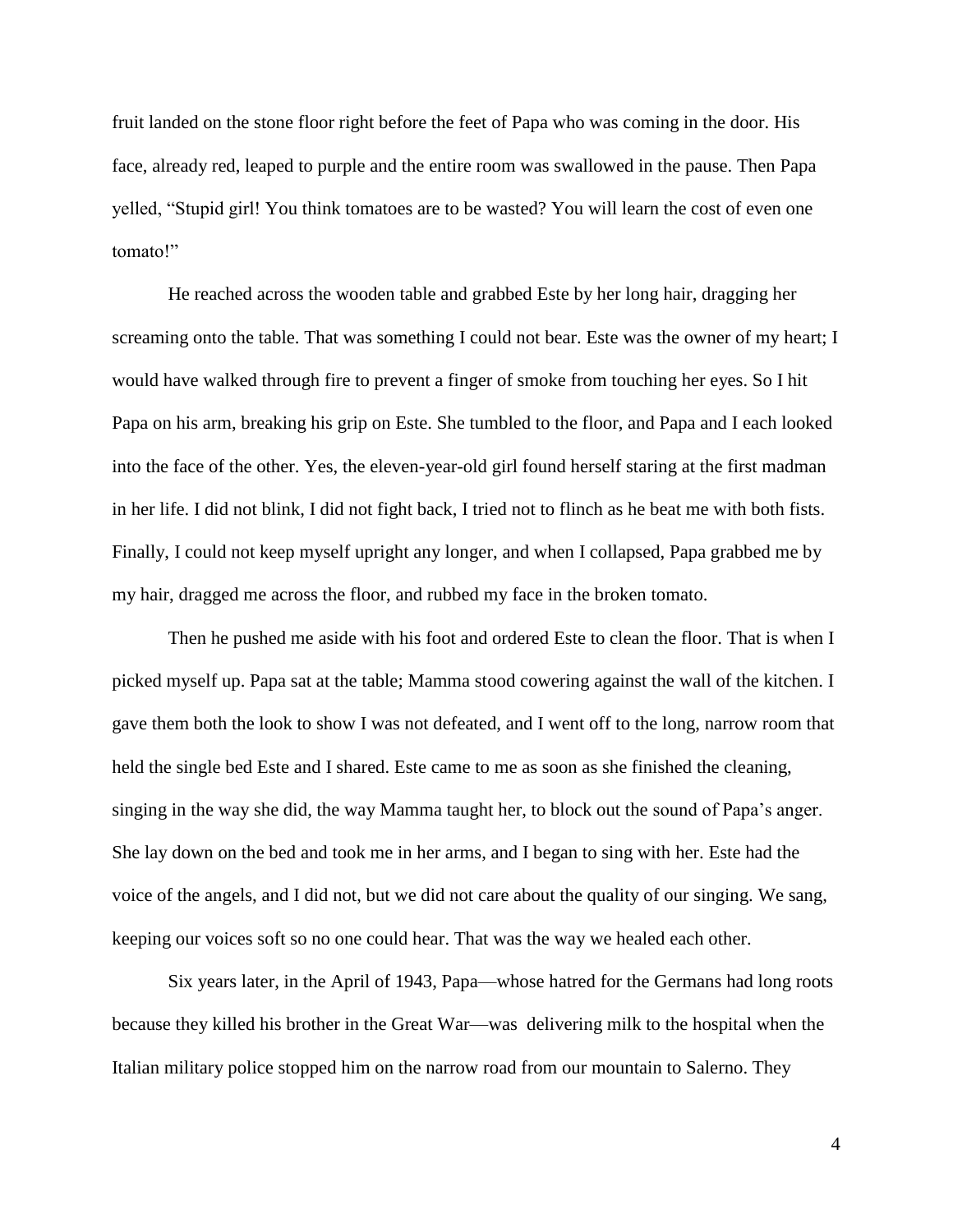brought him to a building used by the German Gestapo, and Papa found himself facing a German officer dressed all in black and wearing the cap with the death skull. The man stared at Papa for much time without speaking. Then he said, "There is a very good chance you will never see your family again, *Signore* Catalano. You have been identified as a traitor."

"I am not."

"Some of your own countrymen say you are."

"They lie."

The German opened a file and selected three photographs. "I have here pictures of your wife and daughters. Beautiful women. Especially attractive to soldiers who spend so much time among men. You remember a girl by the name of Mastuccio?"

"Bina Mastuccio. I knew her father."

"Then you know she disappeared for three days, and we found her in a cave in one of your hills, nearly dead after having had an affair with several of our soldiers."

"She was raped and beaten," Papa said.

"She had no one to protect her." The German waved the three photographs. "When you are spying, do you think about who will protect your wife and daughters, *Signore*?"

"I will protect them," Papa said. "I am not a spy. I am not a traitor. I am a milk man."

"We shall see."

They put him in a cell for three hours. When they released him, they kept the cart, the mule, and the milk. Papa walked back to the farm, and when he came into the house, he pushed Este and me out of the kitchen and into the parlor. He began to scream at Mamma, yelling and cursing and telling the story between sputters and rages. Este, who was just about to turn fifteen, stood as close to the door as she dared. I was not very interested. I had grown up and had more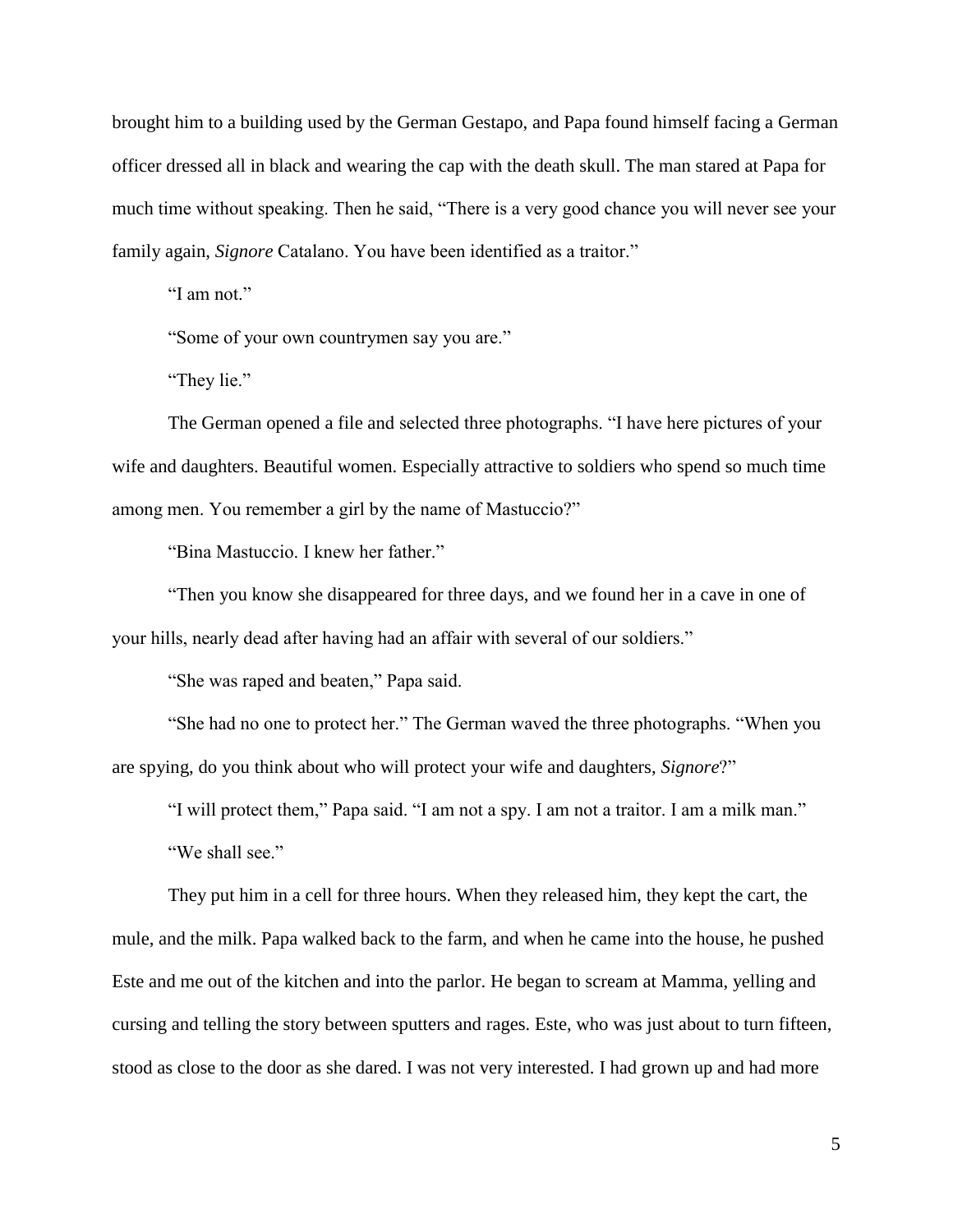important things on my mind than Germans and threats. I went to the big window that looked out to the woods on the ridge, but what I studied was my reflection in the glass. With the uncomplicated vanity of a teenage girl, I thought that the face I saw in the window was more completely beautiful than any face I had ever seen to that point in my life. Like Este, my skin was flawless, but I had the high cheekbones and the soft face that tapered to a narrow chin. My hair was thick and brown-black with that wave so common in Italian girls. But the jewel that centered my beauty, that was my nose, so straight and perfect. I turned my face in the glass to imitate the cameos I saw some of the women in the village wearing. The day was near dusk and as our mountain grew darker, my reflection in the glass hid the one part of my face I did not like: my large eyes that changed colors from brown to hazel to dark green depending on the light. In the reflection, my eyes were blank disks like the glazed eyes in the carved busts of the old, beautiful Italian goddesses. You find my beauty hard to imagine, no? Nevertheless true: I was beautiful. Yes, I was beautiful.

In the kitchen, Papa dropped his voice so we could no longer hear his words, and after a few minutes, Este moved away from the door, wandering the parlor in her bored way. When Este had no purpose for moving, she walked like an owl flew, flitting silently so that she could startle you if you were not paying attention to her. She was doing that, moving in and out of the background to my reflection in the window when the door opened, and Papa came into the room. Mamma stayed in the doorway, pieces of her body quivering as if she were trying to keep all of her parts from tumbling onto the floor. Papa came to me and laid his rough hand on my shoulder while calling Este to my side. He set us with our backs to the window. The very last of the daylight had almost drained away, but he turned off the electric tap and lit a candle, which he moved back and forth as he inspected Este and me.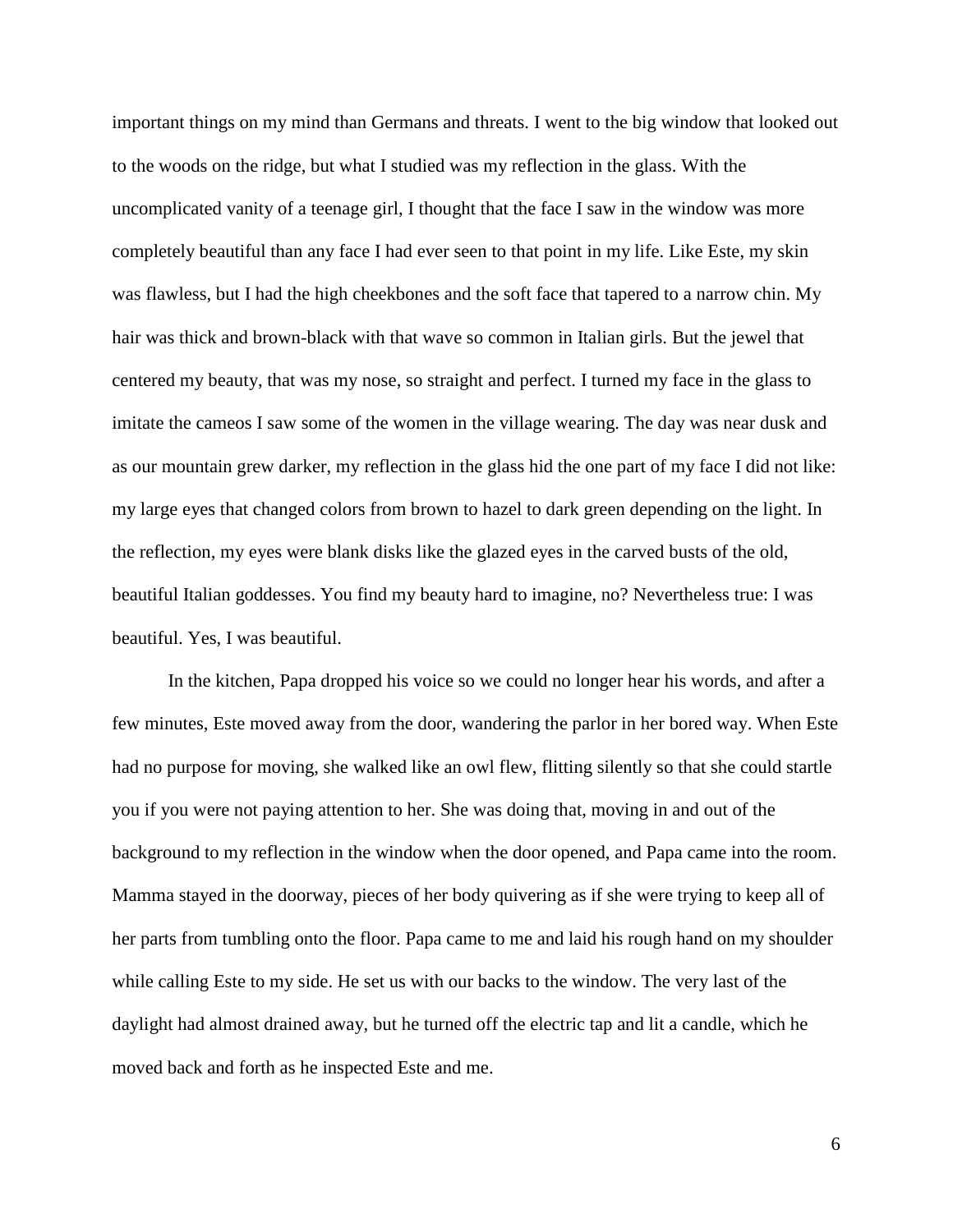Finally, he straightened himself and put his hand on my shoulder again. "Maria," he said to Mamma in that tone that did not invite argument. "She is the oldest and the most visible. She will be needed to work the farm." His voice sank to a whisper which, from my father, came out as hoarse and grisly. "Perhaps things will be over before Estella gets much older. But we must keep her out of sight."

I did not know what he meant with the words "visible" and "things," but I remember feeling the tingle of alarm and mistrust. I searched the face of Mamma, and that was when I saw her nod. She trembled but she nodded. For how many years did I try to tell myself I did not see what I saw? However, Bosellini used to say many times, "What lies can be told about something that stands in the light?"

That night, Papa led Este outside and away to somewhere else on the farm, and I was sent to bed alone. Sleep had a hard time with me that night. I kept slipping out of his arms and waking because I was not used to lying in the bed by myself. Each time I woke, I opened my eyes and monitored every sound. Once, I heard the voices of Papa and Dr. Rinconi, and I was about to close my eyes again when Mamma came in, a lighter human shape than the absolute darkness of our windowless bedroom. She sat down on my bed and called my name softly. When I sat up, she put out her right hand and caressed my face.

"I have brought you some milk," she said, holding out to me a small glass with her left hand. I became alarmed. Mamma only brought milk to me in the night when she thought I needed comfort. I took the glass and drank, turning my head to the empty bed beside me. When I finished, I looked at Mamma and said with fear in my throat, "Where is Este, Mamma?"

She once more caressed my face, and then taking the empty glass from my hand, she held me by the wrist and gently moved me from the bed. She led me out through the kitchen to the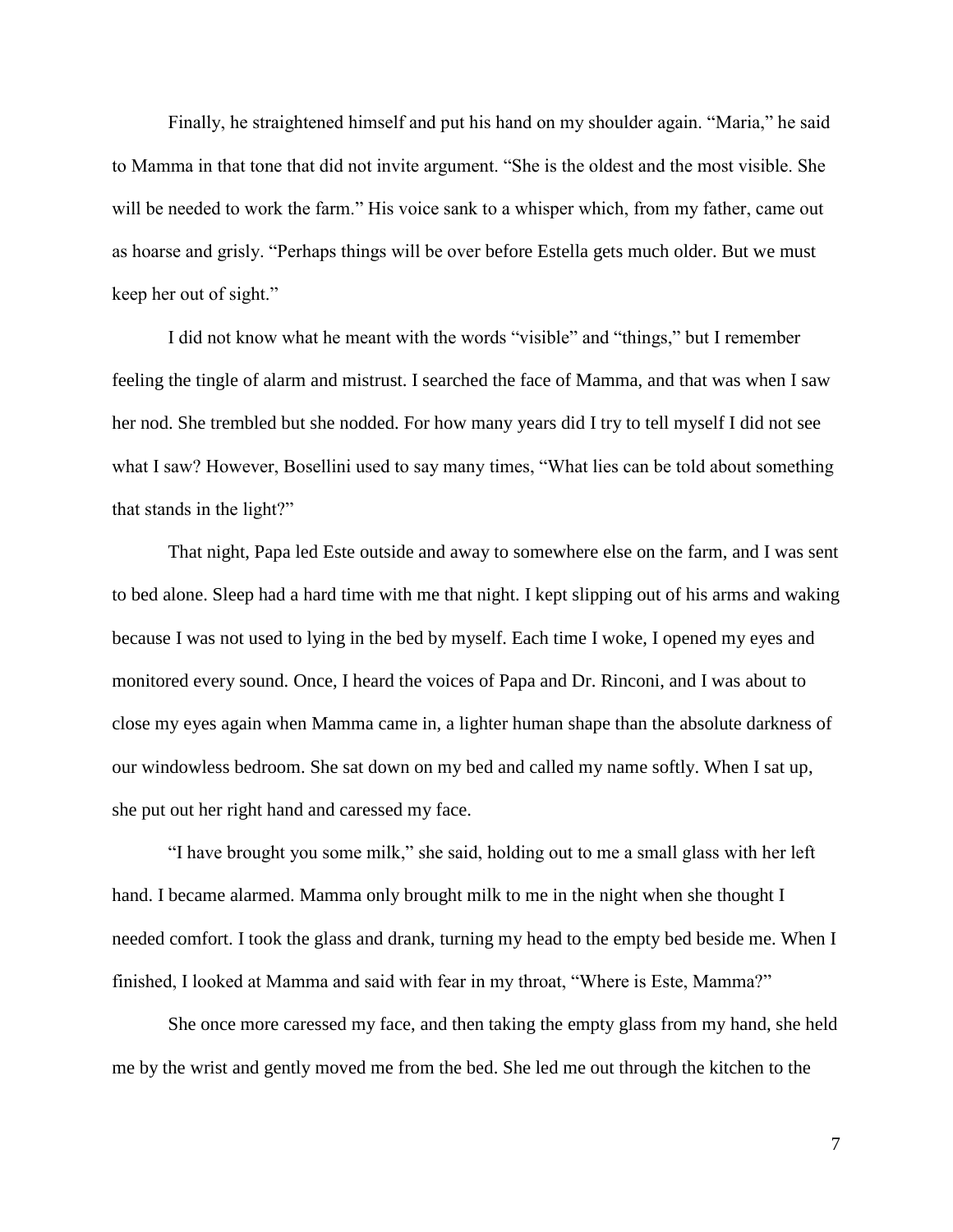parlor where Signore Rinconi and Papa were waiting. Even though Signore Rinconi was a doctor, no teenage girl likes to be in a room with a strange man while in her sleeping clothes. I lowered my head, but I made certain that I could still see out of the tops of my eyes. One of the chairs had been covered with a sheet. Este was not in the room.

Papa and the doctor fell silent when I entered. They were standing by the window with a nearly empty bottle of wine on the table between them, the bottle turning the flickering candle light into sinister pinpoint flashes. Next to the wine bottle there was a basin, a large knife, cotton wadding and a long piece of baling wire. Nothing was said as I stood quietly. I turned around, but Mamma had gone. I turned back to the two men. Papa stared at me while Dr. Rinconi looked away, his eyes fixed on the window. I wondered if Este could be outside, so I went and stood beside the doctor, searching, but the world was so dark, and I began to feel the sleep fall heavily on my head. Standing became so much of an effort, but still I held myself against the window searching for Este.

"Are you certain," I heard the doctor say to the window, although I knew he was addressing Papa. "Could she not be sent away, too?"

"No," Papa replied, "what good will she do for me there? She is needed. This way, she can go into Salerno and not be in danger of anything more than comments."

"This seems … extreme," the doctor said.

"The times are extreme," Papa replied.

Two men talking about a girl standing in front of them as if she were not in the room is strange today. A girl of today would not stand for such treatment. But in that time and place, children, especially daughters, did not speak to an adult unless spoken to. And even through the growing sleep in my head, I heard the edge of the knife in the reply Papa made to the doctor, as I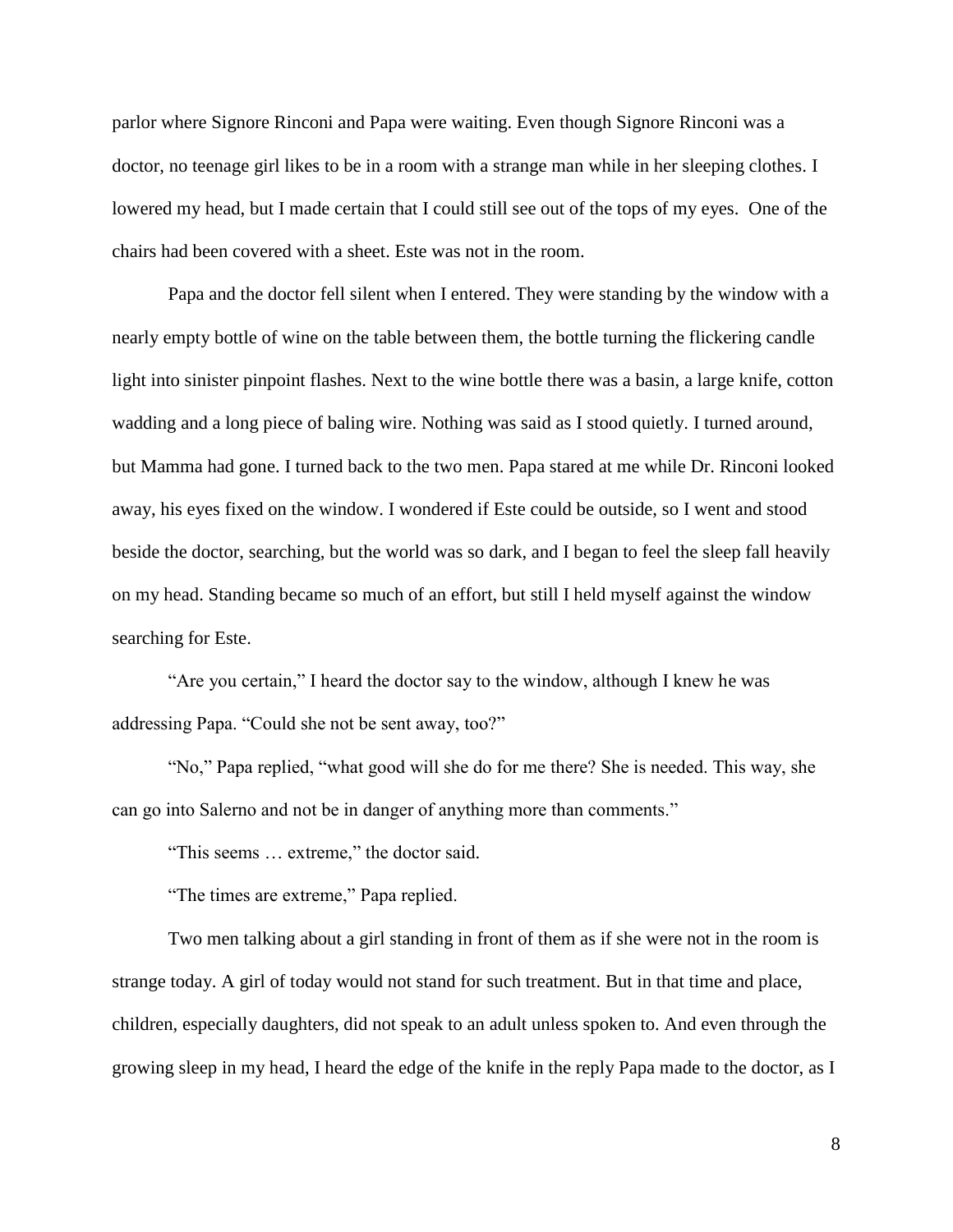am sure Rinconi did. Visitors always had to be careful in a farmhouse run by an uneducated, short-tempered, hate-filled man.

I turned away from the window and looked at Papa. I knew him better than the doctor did but feared him less. Still, the alarm and mistrust that I felt earlier began to grow. More than that, and I tell you nothing that I would not have said to you back then, I did not like Papa. I liked him less the way he finished his glass of wine. I did not like the phrase "This seems extreme."

I wanted to ask again where Este was, but my lips, they did not want to work, and what I heard come out of my mouth did not sound like words. I felt my body slide down to the floor and the doctor's hand steady me. I looked at Papa as he watched me. He grew narrow in my eyes, and then there was nothing but darkness.

Sixty-five years later, sitting here in Philadelphia, I can feel the sensation of coming back to the world in degrees. First, the hurting head. Then the numb heaviness of my body. Finally that my face was on fire and being pinched and pulled by little tugs. I tried to lift my hands to stop the pinching, but my arms, they were bound to the arms of a chair. Cotton pressed against my eyes making me unable to see, so I felt with my hands the loose sheet I saw covering the chair earlier. I tried calling out for Mamma, but my face and my lips felt like they were covered in wax and did not move the way I knew them to move. I listened for the singing that Mamma always, always began when I was afraid, but I heard nothing. Finally, the pinching and tugging stopped.

"There," I heard Dr. Rinconi say in a relieved voice. "That is finished."

A hand removed the cover from my eyes, and Dr. Rinconi stood before me holding the baling wire and wadding. He untied my arms, but I kept to the chair, weak and sweating and looking up at the doctor; his face was like the Gulf in a storm, gray and helpless. I looked down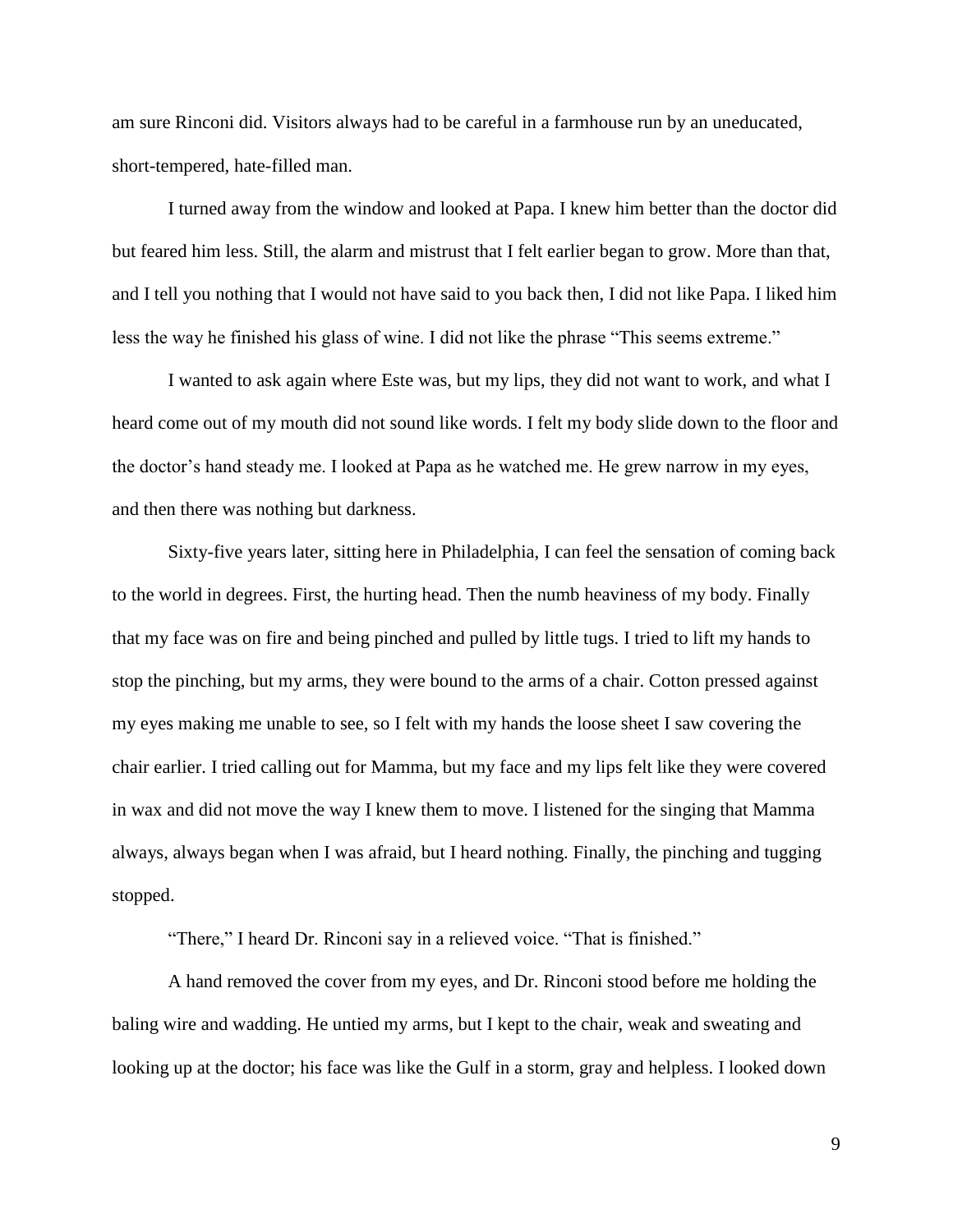at myself and saw my body still with the sleep clothes on and covered with a second sheet, but this sheet had the stains of fresh blood. I remember wanting to stand, but the thought floated away through the pain, a fish I could not catch. Finally, I lifted a hand to my face. Stiff hairs stuck out everywhere and a big gauze bandage lay over my nose.

"There will be plenty of scarring as you wished," the doctor said to Papa. "Her nose will heal, but not for some time and not well."

Papa thanked him.

"What happened?" I heard myself ask and the words came tripping and stumbling out of my mouth. The stiff hairs stuck out of my lips, as well. No one answered, but Mamma, she came to me. The doctor removed the sheet, and Mamma wrapped me in her own flannel shirt. Papa? He stood looking out the window. Mamma and the doctor helped me to stand, and she led me out of the room and away to bed singing "*Fi la nana, e mi bel fiol.*" She kept singing until I pretended to fall asleep. But I did not go to sleep. Not then. Not for a long time. I kept hearing footsteps coming toward me even after Mamma left my room. I kept seeing a shadow standing by the doorway. Never did that shadow come closer, but I thought I could see a figure standing still, watching me, and I was afraid.

Being afraid, such a thing was new for me. I had been a fearless girl, and I became again a fearless woman, but in between, on that night and for so many days to follow, I had much fear. I was afraid of the shadow in my room, yes, but I was also afraid of the shadow around my heart. I did not like shadows. I was a beautiful girl who loved the light. My life, my future, my way of thinking well about myself, these things I believed were presents locked within strong boxes waiting for me to bring them out into the light. And what key would open those boxes? My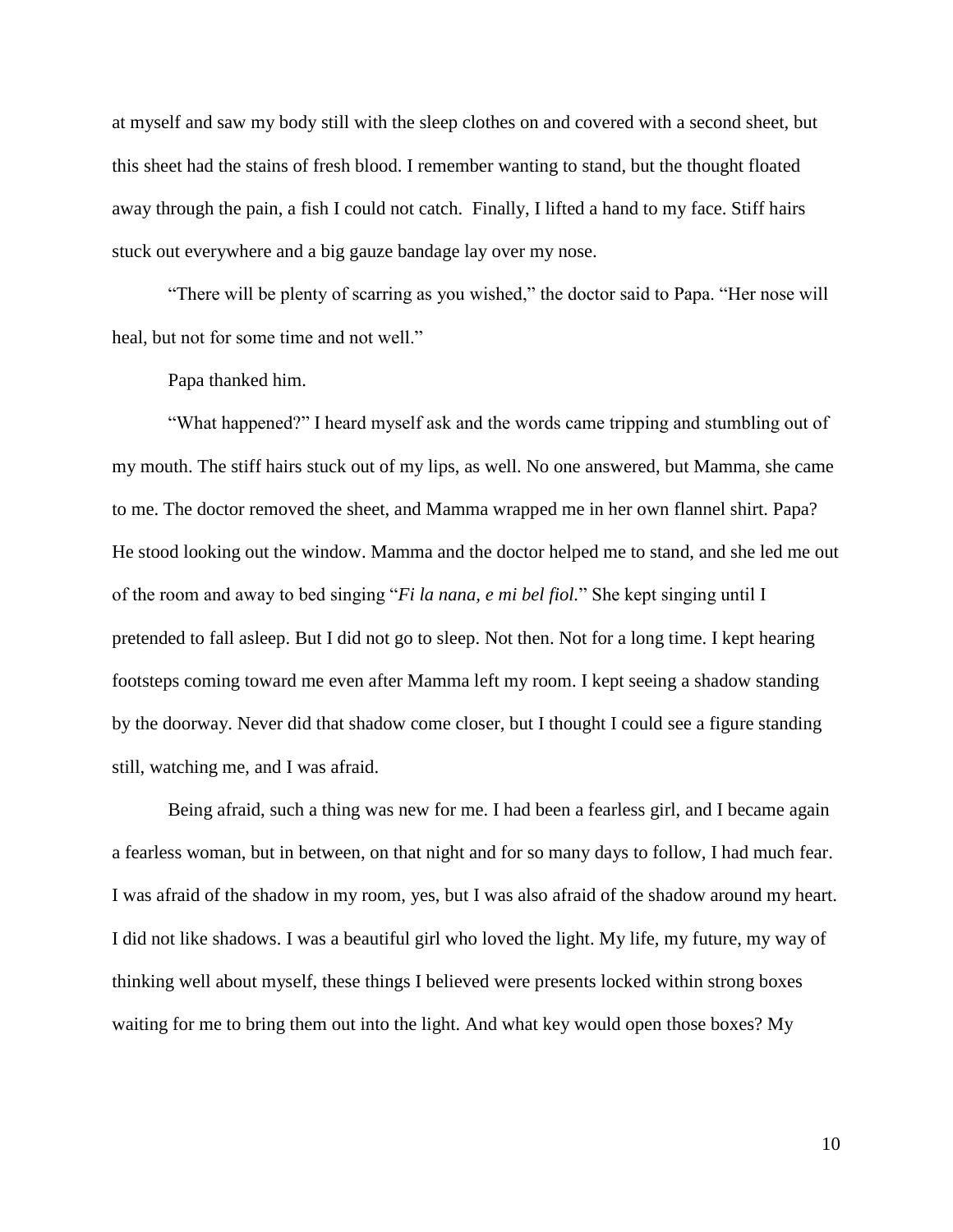beauty. But then, *bella cosa tosto è rapita***,** a pretty thing is soon taken, both from the surface and the depth.

I had no control over how I handled the shadow that came to my room. Whenever I saw that darker figure in the darkest part of the room, I could do nothing but quiver. The inner shadow, that I fought with false weapons. I hoped, and then made myself believe, that once the doctor removed the bandage and the stitches from my face that I would return to being beautiful. I heard what Dr. Rinconi told to Papa that night, but although the doctor was a fool, he was not an idiot. When a man asks you to carve the face of his daughter, you quickly learn to tell that man what he wants to hear: "There will be scarring." I chose not to believe him. When the day came, and he removed my stitches, I went to the glass to look and see once again the beauty of Maria Catalano. What did I find? I found what you see: vile shapes of blotchy worms frozen in place where there had once been smooth skin. And my beautiful nose was nothing more than a plug of coarse skin around the openings. For the irony, only my eyes remained as they had been: Two sad virgins from the old stories surrounded and threatened by the hideous serpents.

I also noticed something else. After Papa took my face, Mamma insisted that I eat more to help me heal. I had never been fat, but I had the arms and shoulders of a peasant girl whereas Este was thin and wiry. After weeks of much eating, I looked in the mirror and saw that my middle had thickened like my arms and shoulders. Whenever I left the house, even to walk on the farm, I was no longer allowed to dress in regular clothes; Papa ordered me to wear oldfashioned, shapeless, peasant robes in brown and gray. I wore the robes and looked formless like a *patata*.

Strangers came to the farm to order the milk and cheese, and they stared at me. The workers stared at me. Even Mamma would stare when she thought I was not looking. The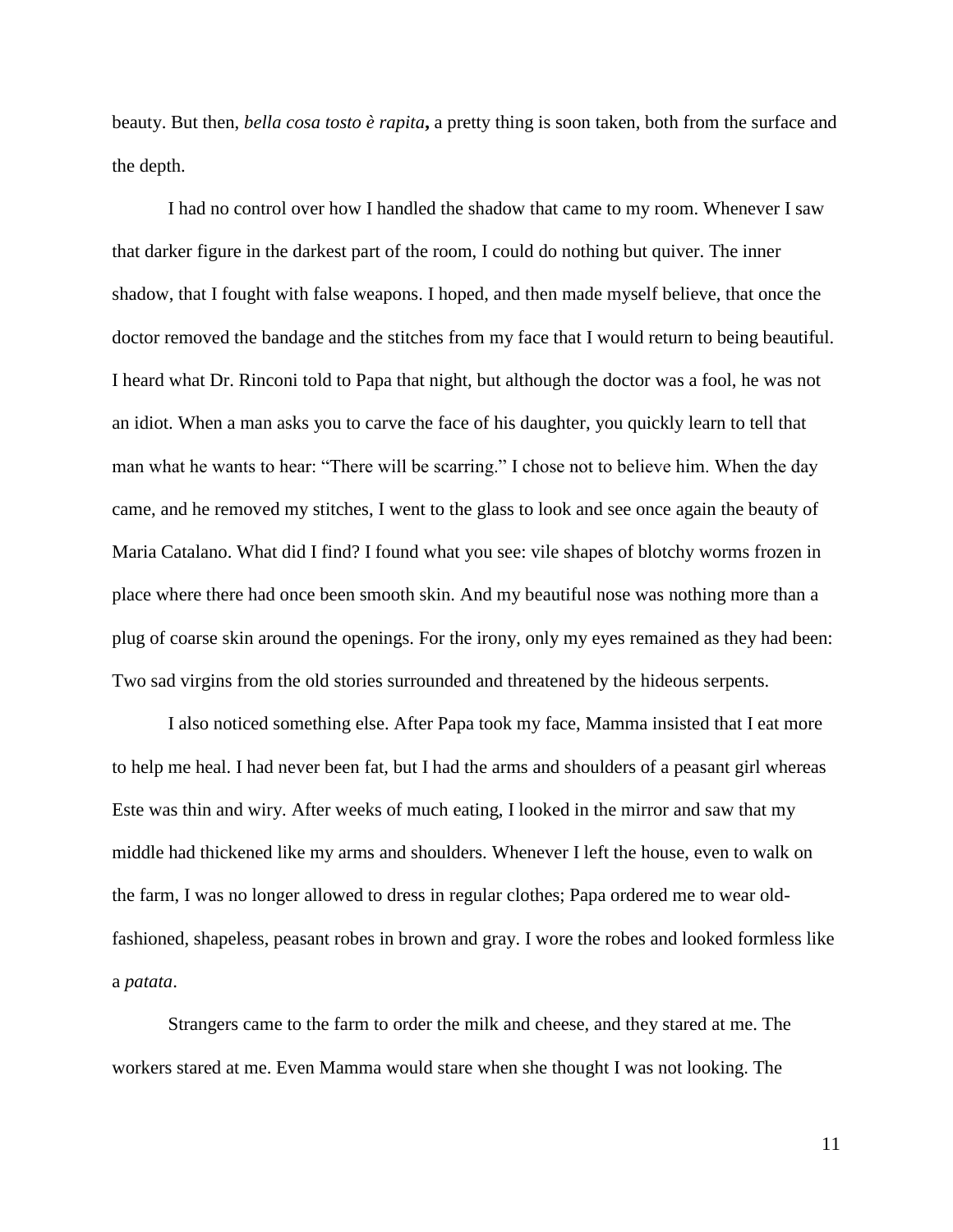shadow stared at me during the night. Papa did not stare; he did not look at me at all. In return, I talked to none of them. I put my head down when I walked or worked in the garden or sat at the table. They all talked and moved around me.

Este did not stare. Papa put her in a storage space next to the "cold room." This was a square room built into the hillside; one wall with the door and the roof was completely exposed, but the other walls were underground. The large, main room held the cheese and milk, but the storage space was only large enough for a cot, a small table, leaving Este little room to move around in. She had pencils and paper and dolls with her but just one window in the ceiling, so the room was shadowy and smelled of old milk and musty earth. One of my chores was to bring Este her food. The first time I came to her room, she rushed up to me and touched my cheek, drawing a long thin finger over the stiff stitching. Then she gave me her smile of comfort. That was all. Every time after that Este flitted through the small space, talking of everything and nothing like she used to when we would be sent to bed.

I wish I could tell you that I, too, comforted her by showing her the concern of a sister, but I cannot say that and give you the accurate truth. Este had to be miserable, locked away in that terrible smelling room with only a small square view of the sky that she loved so much. But I gave her no comfort, only *gelosia*: the jealousy.

Why? Because I knew one day the war would be over, and Papa would be dead and Este would come out of her prison with a face that had been changed only by nature, who changes all things. Her face would be her own. Her beauty would be her own. The lack of fresh air had begun to pale her, and even the paleness she would make her own. Forevermore, Este would be the beautiful Catalano girl. Maria Catalano would be the ugly sister, the dreaded one, the most recent of warnings not to cross *Signore* Catalano.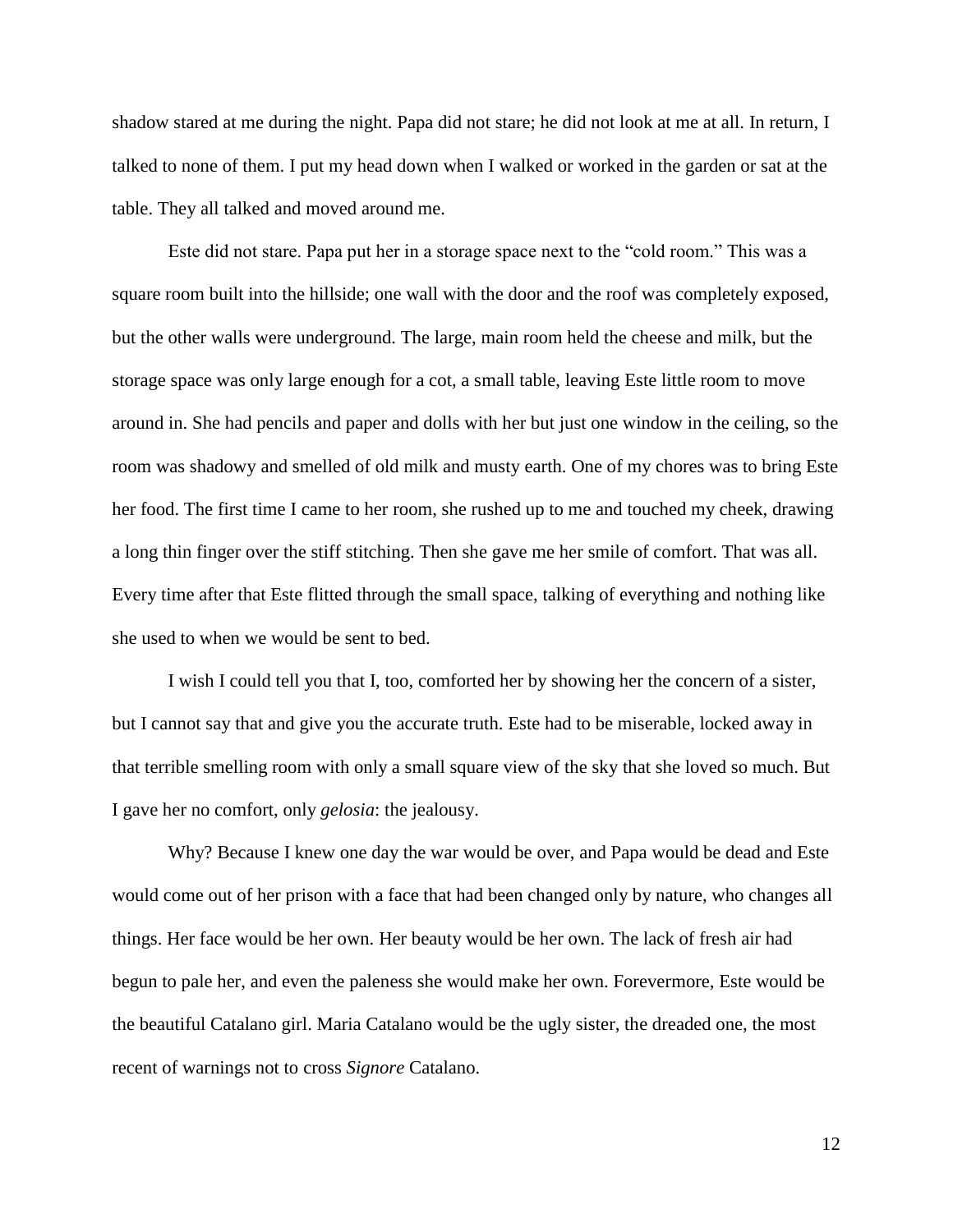My chore became to help make the deliveries in Salerno with Old Armo, the cart driver. He was the only worker to not stare at my face. He looked straight ahead through watery eyes, straining to see. Old Armo said nothing, he heard nothing, he thought nothing. His thick hands moved on the leather reins, but his jowly cheeks, they bounced in time with the back ends of the mules. He spat occasionally through broken teeth or else I would not have known he had a tongue.

The first day I went to deliver was my first day off the farm since my face had been ruined; that was the  $20<sup>th</sup>$  of July, 1943. Old Armo drove us down our mountain when the sun was just rising, promising a bright day with much heat and unstinting light. The people who ordered the milk were waiting because milk would not last long on such a day. For the first time, I received the look of horror from the townspeople. We rode past a German squad and one of them saw me and began to laugh, tugging at the tunics of his fellow soldiers and pointing. Soon they, too, were laughing and joking at the expense of my face. I put my head down, fearing at any moment to pass a boy my age, that future husband I used to look for from the ridge of our mountain, only to be laughed at or reacted to with the horror. Humiliation grabbed at my heart and pulled the breath from my lungs. I could hide my head now, but I could not hide forever. Word would circulate, and my future husband would hear and never would he come near to me; he would go on and marry another. *Meglio nascere senza nazo che senza fortuna:* the proverb that says "better to be born without a nose than without fortune." I had neither.

The whisperers, they would spread the news about my face as they spread the news about so many things. Earlier that July, news reached our mountain that the American and English armies had crossed the sea from Africa and landed in Sicily. As July wore on, and the Allies would not be driven out of Sicily, the talk turned to where: where would the Allies strike the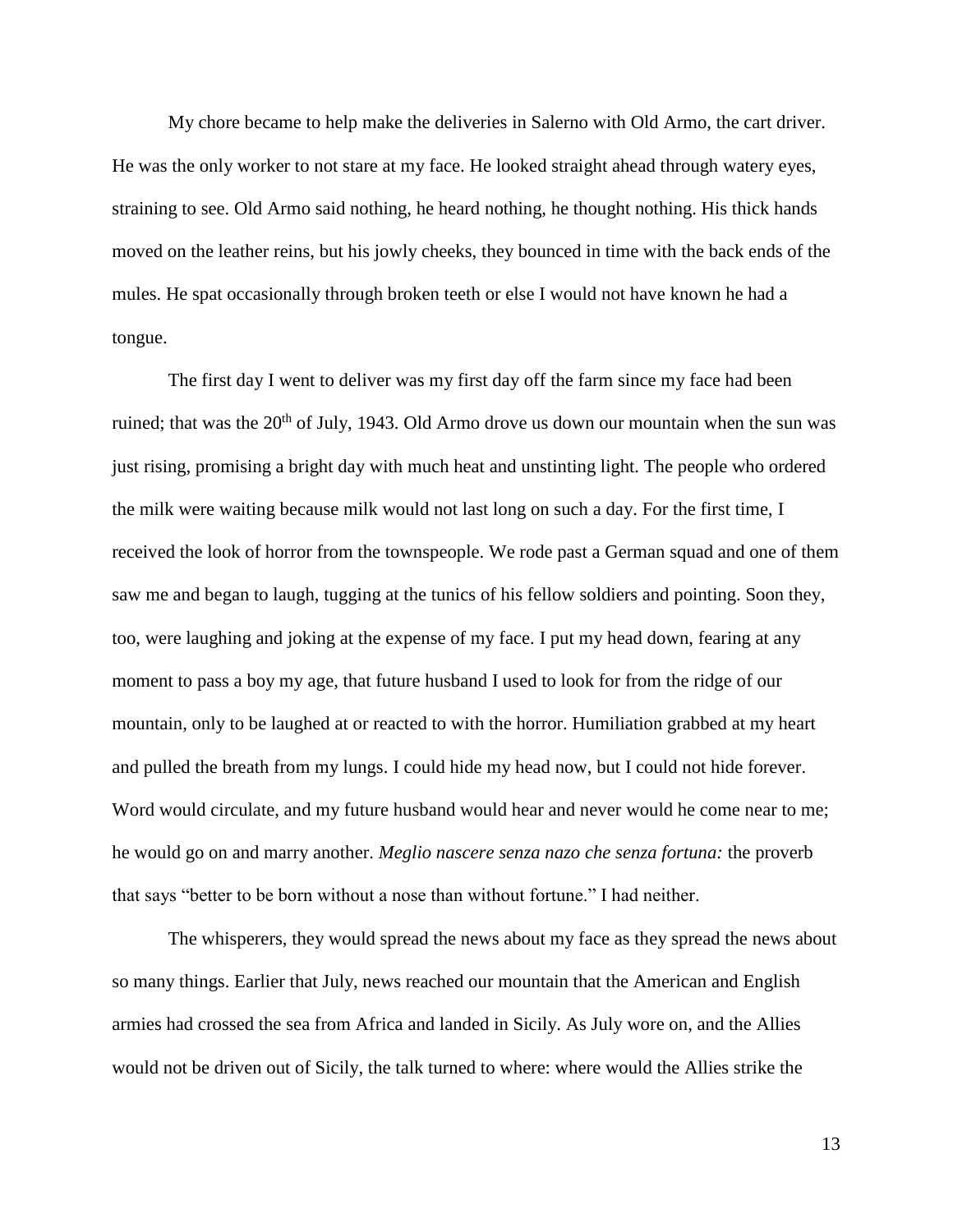mainland? Salerno became a sauce made of apprehension and terror and hope, for the Allies, they were our liberation from the Germans that few of the Italian people liked. Still, the Salernitani knew that when the Allies came, the cost of that liberation would be high.

I did not feel such tensions on *Masso Della Signore*, but the moment the cart joined the road into Salerno, those tensions dropped on Old Armo and me like a heavy cloth. So, people began to look for a diversion, for the something that would take their minds off of a possible invasion. Soon, they found the something, which I heard about on that very first day; that is why I can date the moment so precisely. The news that came to me said that a well-known landscape artist had taken rooms on *vicolo* S.Bonosio.

Yes, Bosellini.

Nothing else was said of him other than he painted wonderful trees.

One week later, a boy younger than Este appeared at the farm and told my mother that the painter wanted two bottles of fresh milk and one glass jar of casein—the powder of milk after the butter and cream have been taken away. He explained that the powder was used by the artist to make paint. The boy requested that the items be delivered during the morning to the studio of the artist on *vicolo* S.Bonosio.

*Vicolo*: the word means a back lane or what is called in America an alley. The street is very narrow, but the delivery cart was built for these lanes, being long and narrow with short axles and thin wheels. Old Armo found every address in Salerno with the ease of a man who had just visited. He pulled the cart against the back of a house trapping himself in the driver's seat, yet still I could have reached across and touched the wall of the house that Bosellini occupied. Most of the dwellings in old Salerno had their doors on the level of the street, but the building that housed Bosellini had ten stairs made of block and stone leading up to the entrance way.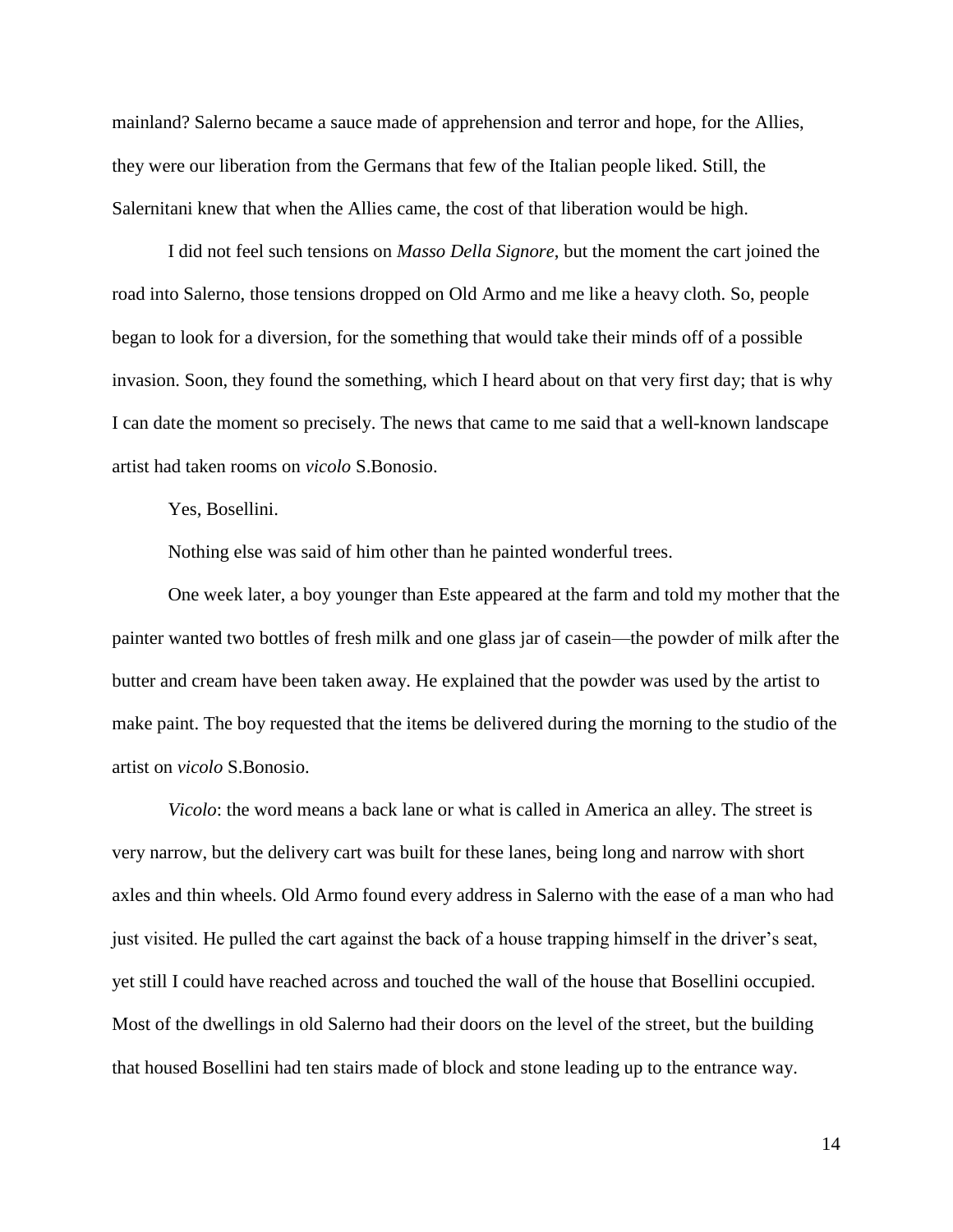Those steps on the outside, the overhanging roof that covered the entranceway, and the brick window frames, they all belonged more to the great villas around Salerno than to a flat squeezed into a narrow lane in the old town.

I climbed the steps carrying the two bottles and knocked on the door. From inside, a voice called out, but I could not tell if the voice said to come forward or go away. Thinking I was expected, I opened the door.

Rooms in the old town did not have *servizi,* the amenities. These were not apartments. They had one room with a narrow bed, a bureau, and a tall, thin wardrobe on one side and a small desk and straight-backed chair, sometimes two, on the other. Off the main room there would be a washroom and in the better flats, a tiny *cuchina* and a small closet. That would be all. The room Bosellini occupied was such a flat, only there was no wardrobe, no bureau and no chairs. In the far corner of the room stood a single bed. Finished canvases were stacked against the wall next to the bed, but as they showed me only their backs I had no idea what Bosellini had painted. Drop cloths lay on the bare wooden floors. Canvas and wood and tools to make other frames were scattered in no particular order; truly, they lay like dropped cloths. The entire flat smelled of paint, turpentine and cheese.

One easel was positioned to catch the light streaming in through the window. This easel stood holding a blank canvas and staring at Shero Bosellini. Bosellini, who was standing in the *in guardia* position on the top of a battered old desk across the room, returned the stare holding a paintbrush in his right hand and a paint-smeared palette in his left. He sent the brush tumbling end-over-end until the bristles struck the canvas and the paintbrush clattered to the floor bouncing off a stray piece of wood and coming to rest on a cloth a meter from the easel. "*Magnifico*!" he yelled out, and then there was silence in the room as we stared at each other: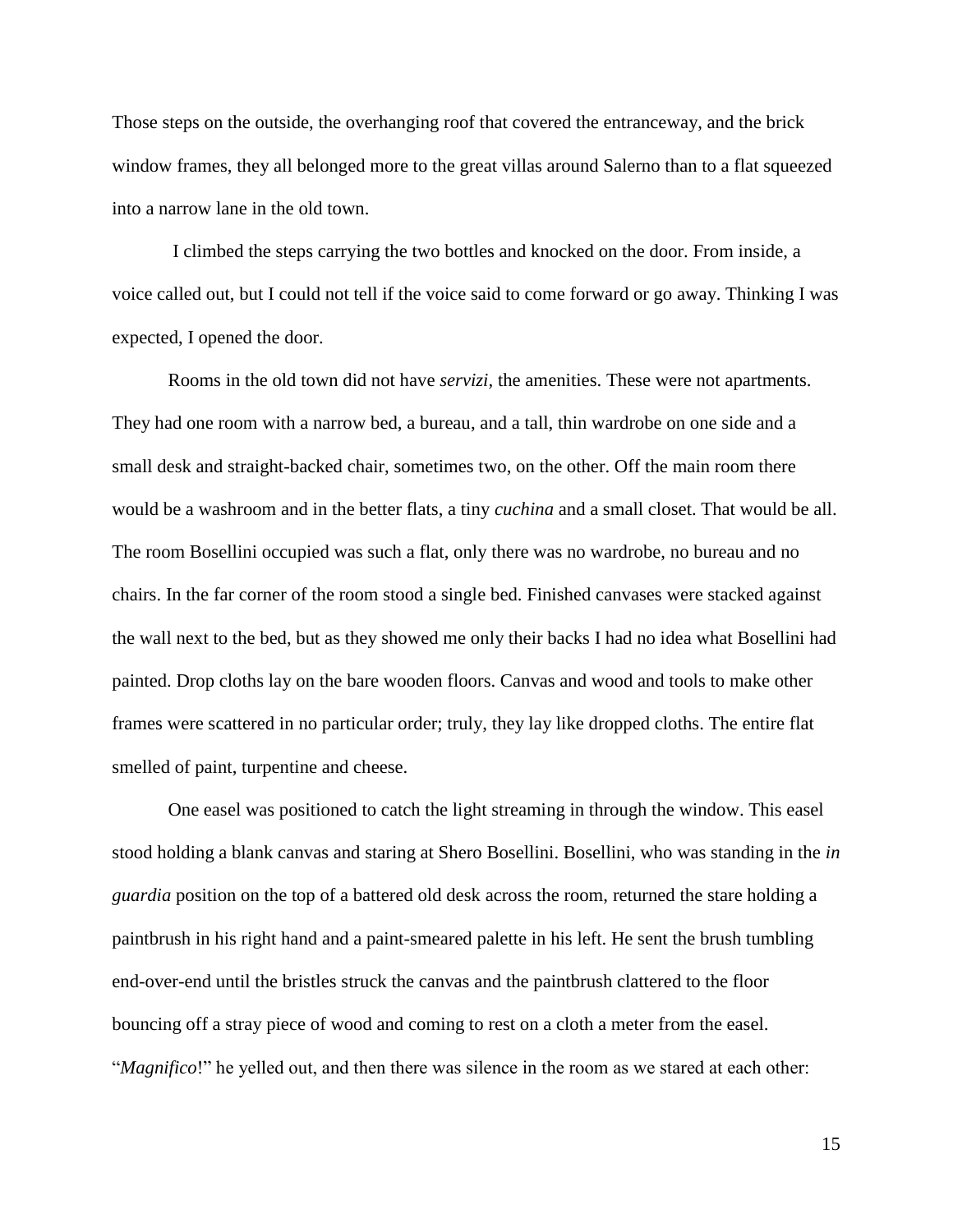Bosellini on that desk and me just inside the door. Both of us were seeing something for the first time. Bosellini never before saw a girl as grotesque as Maria, but his reaction was not to turn away or to mock. No, Bosellini focused on my scars with such a penetrating intensity that I felt myself being devoured.

And what did Maria Catalano see for the first time? This: never before in her life had she seen a naked man.

Bosellini wore a pair of ballet shoes and nothing more. Much of his body was covered with black hair, ending in his head where thick thatches of hair stuck out one way and another. His beard, so lush and dense, was black but speckled with the color of many paints. His eyes, they were wide and black and radiated energy with such intensity that they burned. What flesh his hair did not cover showed fine, powerful muscles, especially in his shoulders and arms and calves. He picked up another brush, passed the bristles through some paint, and flung the brush sidearm across his chest, his arm muscles flashing, his great knacker and testicles swinging in maniacal time with his motion. The paintbrush scored another direct, bristle-first hit, leaving a large splotch on the canvas. I looked at the floor.

"What?" he cried. "Have you never seen a man before now? You are embarrassed?"

I nodded.

"Ay, Omphale! You are a peasant!"

I was a naïve, inexperienced girl, not too young nor too stupid to know when I was being mocked, but I still had not recovered the fearlessness of Maria. So, I stood cowering before this naked, hairy man, but he was an adult who had addressed me and I knew I had to make an answer. All I could think to say was the truth: "Yes. I am."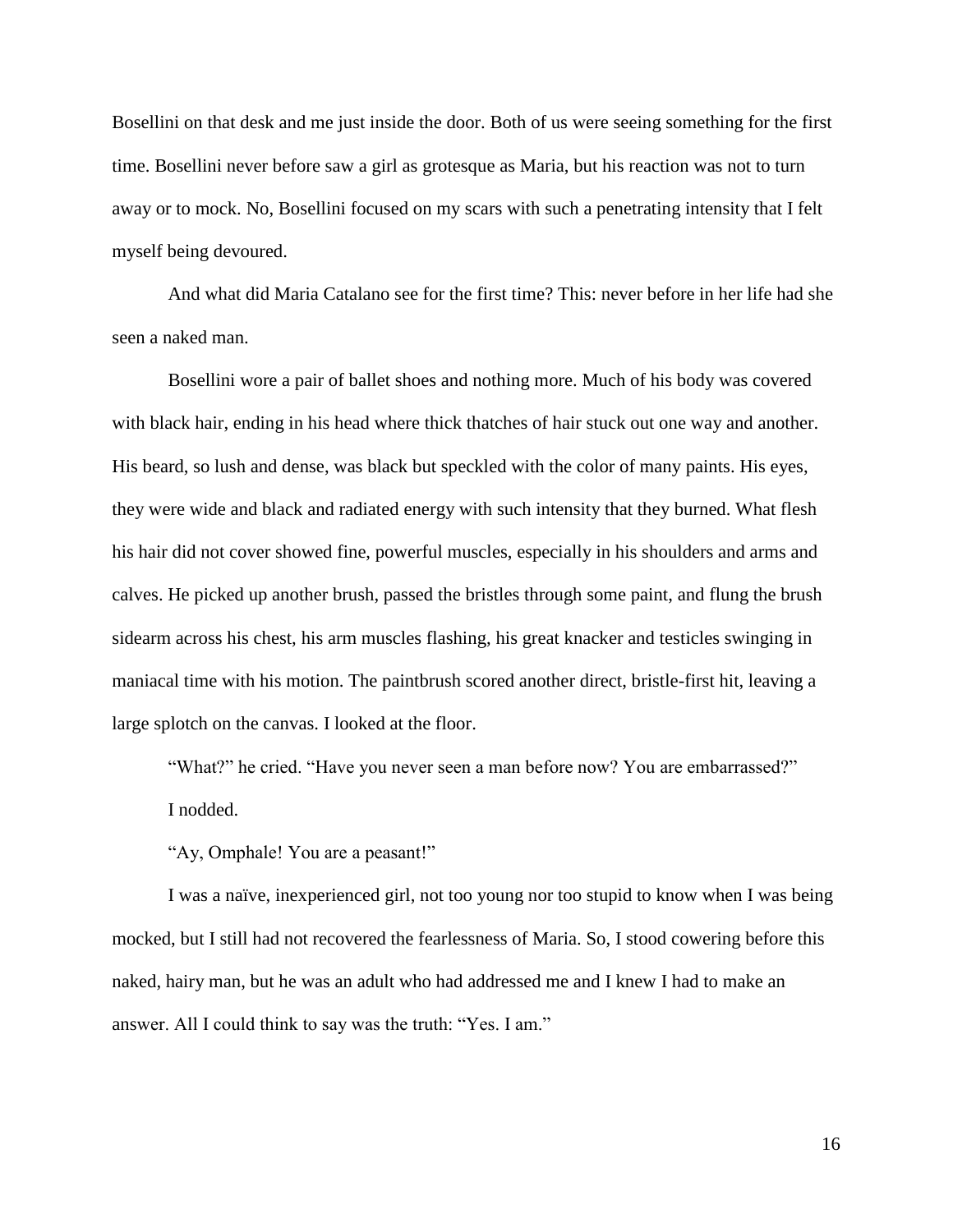I heard a laugh then that made my flesh tingle, followed by a soft thump. I let my eyes crawl along the floor toward the desk, but when I saw the ballet shoes, I stopped. A rustle reached my ears, and the hem of a smock fell into my sight, stopping at mid-calf.

"There. I am now dressed to meet the peasant girl who brings me my casein and my milk. On the table, *per favore*."

I looked up and saw him gesturing toward the desk. Obediently and silently, I brought the items to the spot and set them down.

"Does the peasant girl have a name?"

I did not answer. Now that the situation had become level and the shock was gone, I began to shake. I could not bring myself to look at him. The nakedness I had witnessed only a moment before was too much. I tell you, I tried closing my eyes as I set the milk on the table, but all I could see was his great thing waving at me so wildly that I opened my eyes again and stared hard at the milk until the memory passed. Then I returned to the door, turning toward him and waiting to be dismissed, as my father taught me.

"Does the peasant girl have a name?" he repeated, shouting.

"Maria," I said. "Maria Catalano."

"Well, Maria-Maria Catalano, I will judge your produce and decide if I shall be seeing you again."

He picked up the bottle of casein, opened the top, and sniffed. Then, he tapped the smallest amount into his palm. Taking up a water glass, he dropped that pinch into the glass and held the tumbler up in the sunshine, making a study of the way the powder settled into the water. He grabbed a piece of wood off the floor and stirred the mixture and watched again. Stirred and watched. Sniffed. Watched some more. I remember shifting from one foot to another, but I am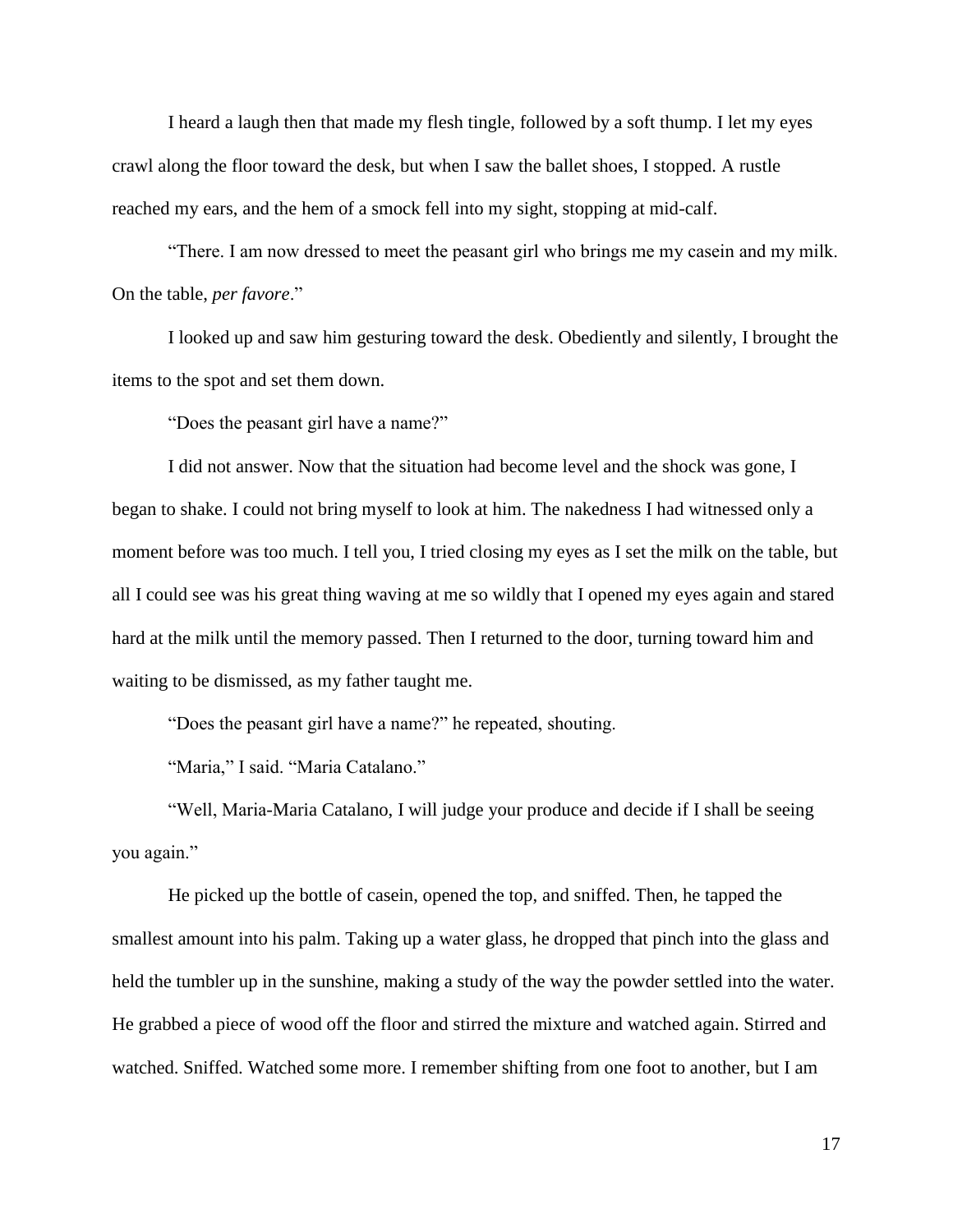sure he did not notice. From the desk, he took a bottle with clear liquid, and the moment he removed the cap, the smell told me the bottle contained ammonia. He added some to the water. Studied. Shook and studied, leaning in so close to the glass, I thought he might drink. Then he straightened himself, grabbed the bottle of pasteurized milk and shook the bottle as he walked backward. He nodded, taking the paper stopper out of the bottle—cork could not be gotten once the war began—and drank long. When half the milk was gone, he leaned forward again, stared at the other glass, and then nodded. Without turning around he said, "I will see you tomorrow, Maria-Maria, with another bottle of casein and two bottles of milk."

"*Si, Signore*," I answered.

He merely waved his hand, not looking my way again, so I left the flat, going down the stairs on shaky legs. Old Armo gave me a queer look, but I gestured for him to drive on. He shook the reins, his face dropping back into the empty stare that resembled more the mules that pulled us than any man.

As Old Armo and I clattered through the streets that morning, I could feel something coming alive in me, like the sun that was just about to break over my shoulder and shine into my darkest places. When Papa took my face, he took my hope of ever being loved. I assumed he also took the feelings that made me desire love. That was not so. I saw my mad painter and there came a stirring, an arousal, the water moistening the very hard bottom of the long-dry well. Shero Bosellini rode with me everywhere that day. He came on every delivery. He walked the farm beside me. That night, he climbed into bed next to me.

Ah, no. This is not a pornographic story. Pity, no? Such a good dirty story this would make: the mad painter and the defaced ogress having a go at each other on that battered desk while Old Armo patiently snorted in time with the mules below. I would very much like to tell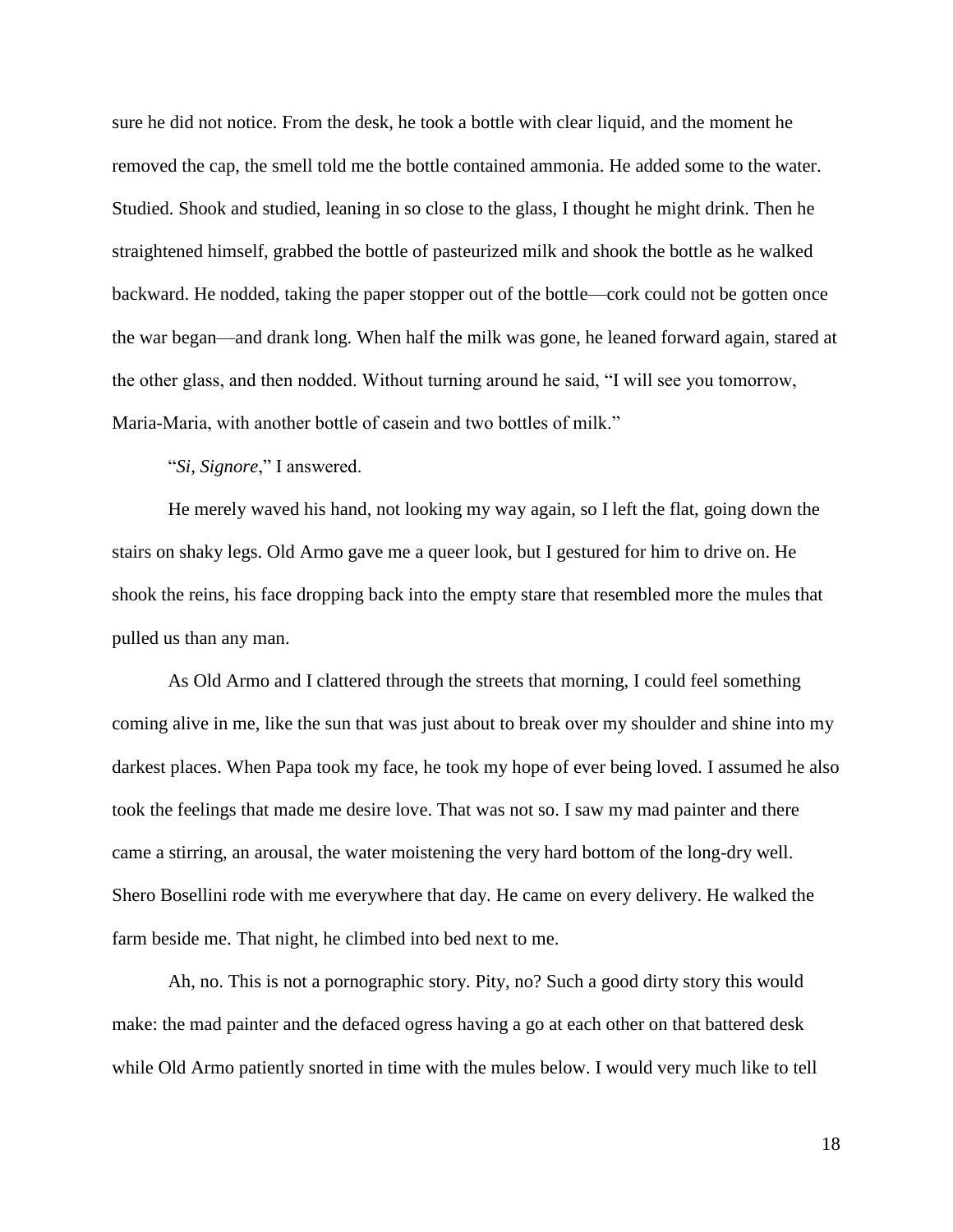such a story to you, and I wish I could tell that story truthfully. But the story would be a lie. I will not say that that first morning was the only time I saw all of Bosellini, but never did he see all of me, and what little physical contact we had in our life together would not have turned one head in the middle of the *piazza*.

With love, however, came strange currents of other feelings. In the days that followed, when I came with the delivery and Bosellini was not painting, he talked to me in the most general way. These were rarely conversations; I did not make conversation easily. I was a girl who tried to hide inside herself, a girl in love, a girl too well-trained as a child and too inexperienced as a woman. Despite having a tyrannical madman for a father, I felt wholly unprepared for a man as volcanic as Bosellini.

He would talk of many things, most of which did not appear to go together. He talked in riddles because I did not yet understand such talk. He would always begin by talking of art and the nature of art and the job of the artist, which is beauty. Once he said that beauty was the fused image of the sacred and the profane, and he was the fuser. He was the priest at the sacred marriage of Diana and Pan—I did not know who they were at that time—that was the reason he painted landscapes. However, he understood that there was something more. He asked me if I ever noticed that his later works began to feature a darker, denser woodland somewhere on the canvas.

I nodded the barest of nods, hoping this was the answer he wanted.

His eyes became wide, "Then, Maria-Maria, did you see the cave in my last painting?" I could not tell him I had never seen one of his paintings, so I shook my head.

That *caverna*, he said, called to him. "I must go and look for that cave, Maria-Maria. That is where my destiny lies but even the great Aeneas needed his Sibyl. Where is my Sibyl? Where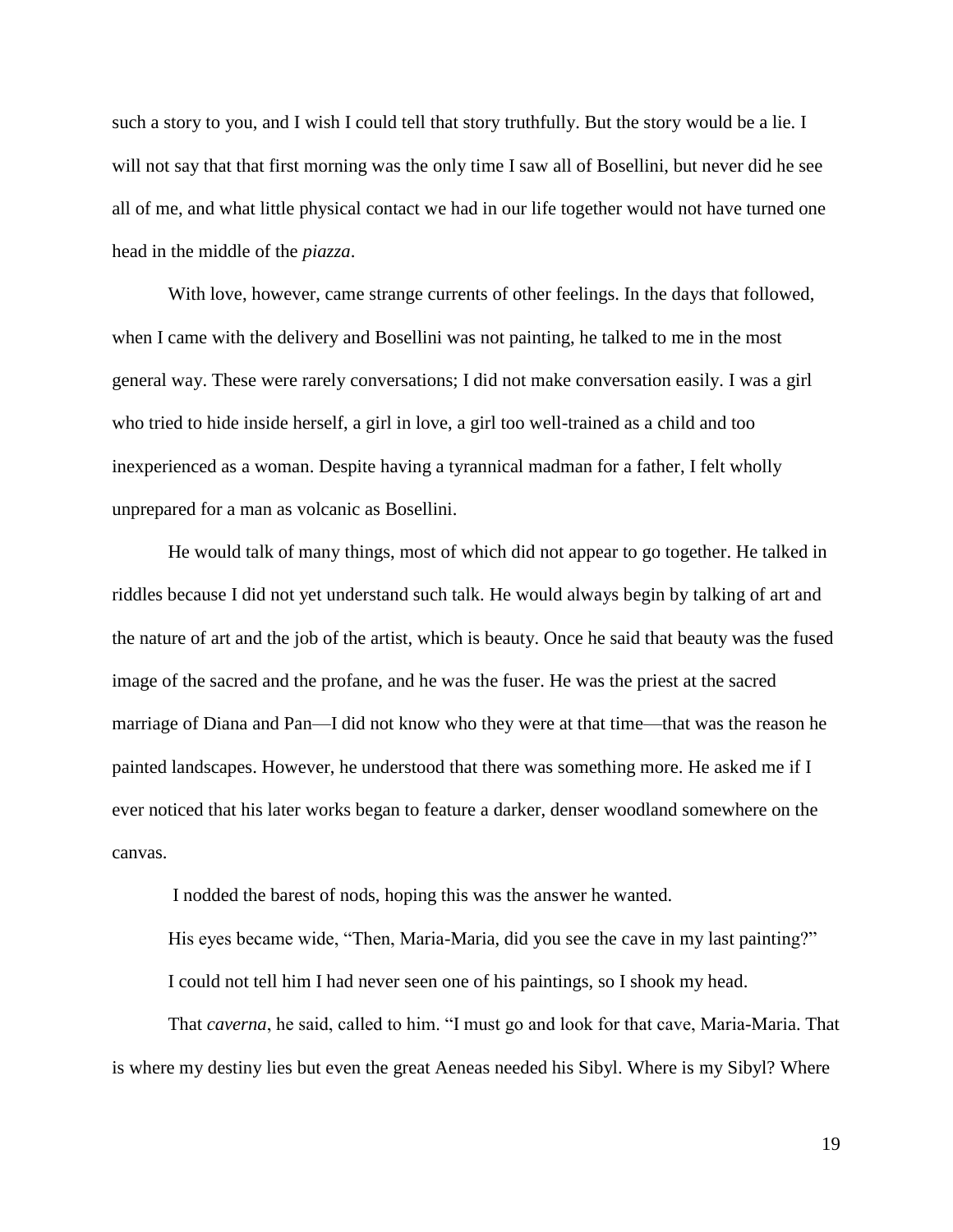is my golden bough?" He raised his paintbrush and waved it over his head so that drips of paint flew around the room. By now, the voice of Bosellini had grown to a yell. "You see the bough before you, Maria-Maria. This bough will take me into the very secrets of life. Do you understand the importance of this moment?"

Again, I shook my head—I did not understand anything—and he called me a peasant. Almost always at the end of these talks, he would call me a peasant because the look on my face would tell him I did not understand. However, unlike others, Bosellini never called me that name with mockery in his voice or even superiority. In fact, I came to hear the word as a pet name, like one lover would call another "darling" or "sweetheart." Bosellini would call me "peasant," and I must have become visibly happier because he would look confused. Then he would chuckle and wave me away.

But when he was painting, and as time went by this was more frequently the case, I received little more than a grunt from him.

I tried to not let my happiness show at home, but what teenage girl in love for the first time does not glow? And during that summer, when a pall hung over Salerno on even the most glorious of summer days, who could miss Maria's scarred face rising up *Masso Della Signora* like a pockmarked sun every morning, shrieking "I am in love" in a voice louder than I could scream? Not Papa, who worked on young love in the same way that sour milk works on the stomach. His own face went dark whenever he came into my presence. He muttered like a man with a storm brewing, and Mamma grew nervous at dinner, which was the only time we all were together. I avoided Papa as much as I could, but I also did my chores well and on time. I did not fear Papa's violence; what else could he do to me? However, I realized in one horrible moment that he did have one great power over me: "What if he decided I could not deliver the milk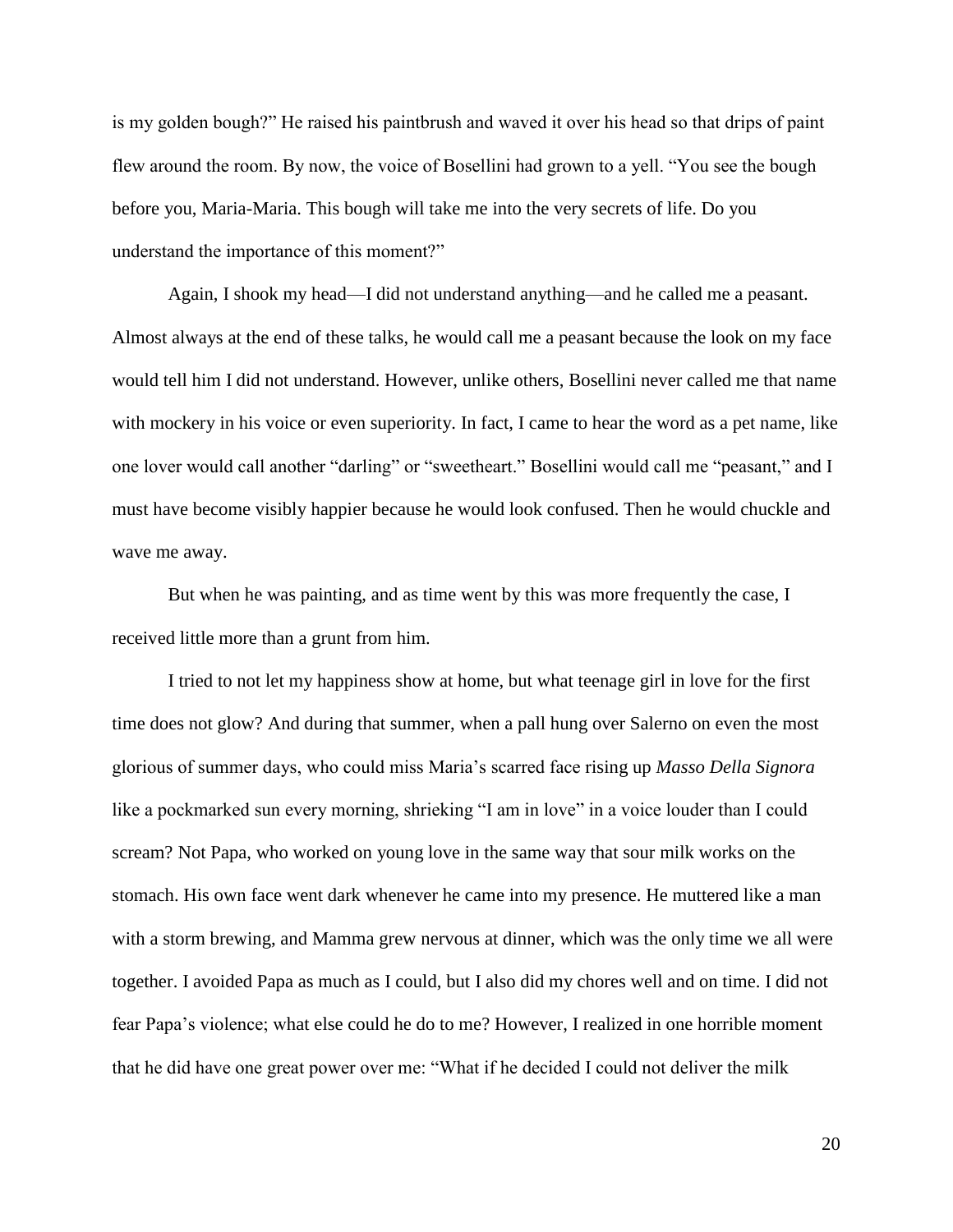anymore?" The picture of Old Armo climbing the stairs to the room where Bosellini painted while I stood among the old women working the cheese caused more pain than one hundred lashes with a stick. I swore an oath with myself then. I would become dour on my trips back from Salerno. I would make Papa think that any romance he suspected was over, that he beat the idea out of me.

I must have made myself look too miserable too soon. A week after I decided not to look so happy, I came to the studio. Bosellini was painting. I set down the milk and the casein on the desk and moved quietly toward the door having learned that when he worked, I should not wait to be dismissed. My hand was reaching for the doorknob when I heard him call out, "Maria-Maria."

I turned. He was still attacking the canvas with his brush.

"What is physical size?" he said, as if talking to the painting. With Bosellini, one could never be sure, but since he could have been talking to me, I waited. "Baaaa! Just take care to be the size of heart you should be. Let no one take that size from you."

He leaned in closer; stepped back; tilted his head to one side. Tossing his arms into the air, he yelled "Ay, Orcus? Again, you have taken my soul, eh? *Bastardo*!" He threw his brush against the wall but immediately selected another and went right back to work.

I left quietly, going back out into the streets where fever ran wild, a fever that I could not remember infecting Salerno before.

The time was August. The whisperers talked of nothing else but the Allied invasion of Italy's mainland. That invasion would come very soon, they said, but still they did not know where. Some said Salerno, and I remember the day when our village went into a frenzy with the news that an English *sottomarino* had been spotted in the Gulf, but the fishermen mocked such a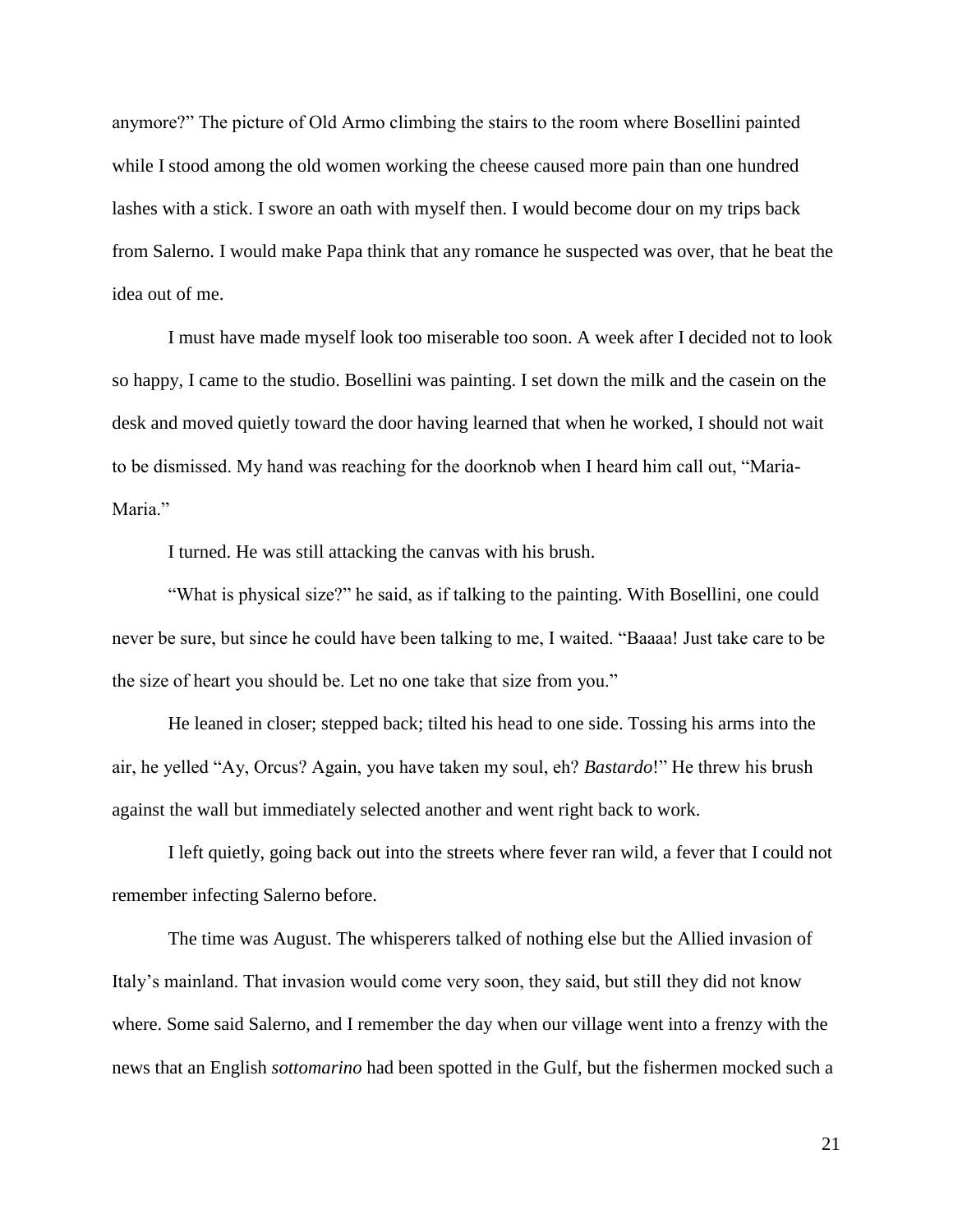story, saying that they should apply for permission to carry depth charges in their boats: that way, they could fight off the submarines and catch more fish. They knew that the signal for invasion would not come from the sea but the sky: with the bombers in the shape of V. To look up at the sky became second nature to Italians in those days, looking for airplanes carrying bombs.

You cannot conceive the heights of the anxiety when thinking your city could be attacked. There were those on both sides hoping such an attack would come, either to show that Hitler and Mussolini could together plant the new Germanic-Roman Empire by destroying the Allies at Salerno, or to have the Americans and the English drive the Germans away for good. But most people took no sides. They were tired of war, tired of life possibly continuing or possibly ending. They began to say they did not care which would happen, but they continued to listen with eagerness to the whisperers.

My heart felt the tension, but my brain sometimes lagged. The fear did not seem real to me. Then, Old Armo and I left the farm on a morning covered with a rare fog. We rode the cart path down to the lane that turned south toward the road that would lead us into Salerno. Day was just coming, and the light filtered weakly through the fog. As we came nearer to the main road, I heard heavy rumblings. Old Armo heard nothing. He reined the mules to the right onto the roadway for the ride into the village, and immediately, the cart began to shake. That shaking registered on the face of Old Armo one moment before monstrous shapes broke out of the gloom behind us. Armo yanked the mules to the side of the road, and the machines passed, grinding into the road the spot where the cart had been a minute before. Tanks. Great gray hulking things, each with a black cross outlined in white just below the gun turret. When the tanks passed, Armo said nothing. His face spoke of nothing. But when he roused the mules into action, I saw his hands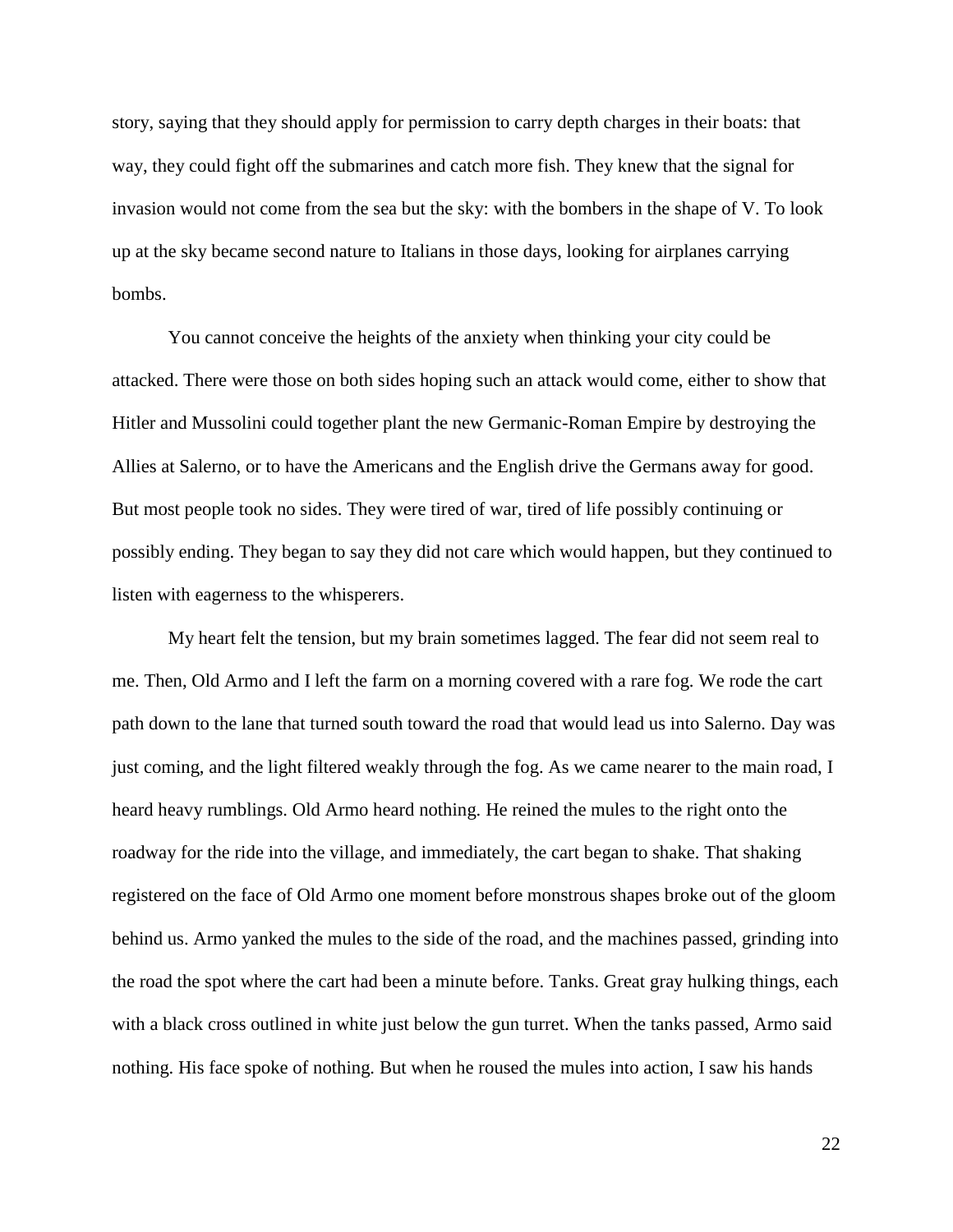shaking on the reins. I thought I felt the cart quivering with the weight of the tanks, but no, the tanks had passed out of range, and the cart was not shaking. I was shaking.

The only place where the anxiety and the fear of attack retreated was on our mountain. Even more, Bosellini was a landscape painter, and I had the most beautiful landscape in Salerno near to me, so I took some colored pencils and any scraps of paper that I could find and tried to draw our mountain. I went out to the ridge where Este and I used to go, but the sight of the Gulf and the absence of Este only made me sad. I retreated back through the woods to the large field where the cows were not grazing this year. I was determined to draw the field and the pine woods beyond, even though I had no talent as an artist.

I was in that field on an August afternoon when three German jeeps came along our little mule road and pulled off, driving across the field to the edge of the woods, not far from me. The soldiers got out and formed a ring around three officers in shiny boots and peaked caps worn slightly tilted. They hiked into the woods toward the ridge, but two soldiers stayed with the Jeeps, facing our farm with their fingers on their machine guns. From where I sat, I could not see their features, only that they were not much older than me. Fifteen minutes later, the three officers and the soldiers came out of the woods. The man in the middle did most of the talking, but he spoke the German, which I did not understand. Occasionally he looked back at the woods and made sweeping gestures with his arms.

I felt myself grow both angry and relieved. What business did the Germans have bringing their war up here? The rumors and whispers of war coming closer hung like a black fog over Salerno, and I pictured those three jeeps pulling strings of that fog up onto our mountain. If war came, then the beauty of the hill and the ridge could be destroyed forever, and that meant Bosellini would never come to the mountain to paint. He painted only the living, beautiful things,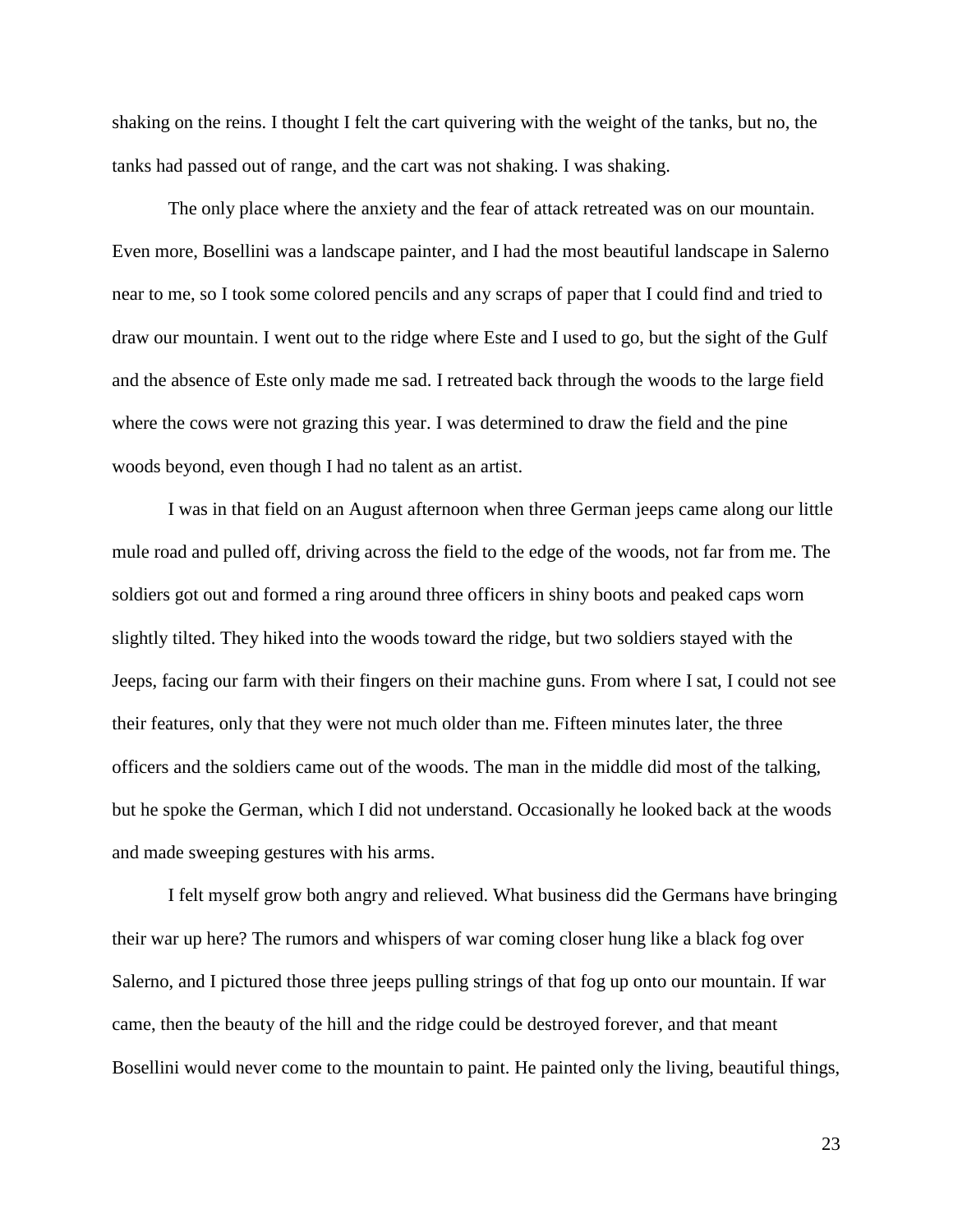not the ugly and the destroyed. I wished for Bosellini to come to our mountain, to spend time with his paints or drawings, perhaps even for me to accompany him, and I was angry at the Germans for possibly keeping him away. But the same thought also brought relief. Bosellini joked with me, he took some time with me, but as I said, he did not paint the ugly and the destroyed. If war came to our mountain and Bosellini stayed away, then war was to blame. If the Germans or the British, the Americans, even the Italians stayed away, but Bosellini still did not come to the most beautiful spot in all of the region of Campania? The only explanation then could be that the ugliness of Maria kept him away.

Yes, vanity in young girls has deep roots. Papa could take my face and my beauty, but he could not so easily take the idea that I was the center of the universe.

The rest of the day passed like the blackness was already around me, and that night, the other blackness came to my room: *l'ombra,* the shadow.

The shadow had never stopped coming, appearing usually when I was upset, but sometimes for no reason. I no longer felt threatened or afraid; instead, the shadow had become something of a familiar comfort. *L'ombra* only came to me in the dark, and if I loved the dark, then logic said that I should love the shadow. In the darkness, no one sees your face, and so all people are equal. I wondered in the beginning what the shadow saw, but then I thought perhaps *L'ombra* does not see anything or does not care. That was fine. I claimed the shadow for myself alone. Of course these feelings and decisions, they took place only in my head. *L'ombra* did not change. The shadow stood just inside the door, in the darkest part of the room. The shadow became my friend. I would sometimes speak to that darker-than-blackness, but the shadow never answered.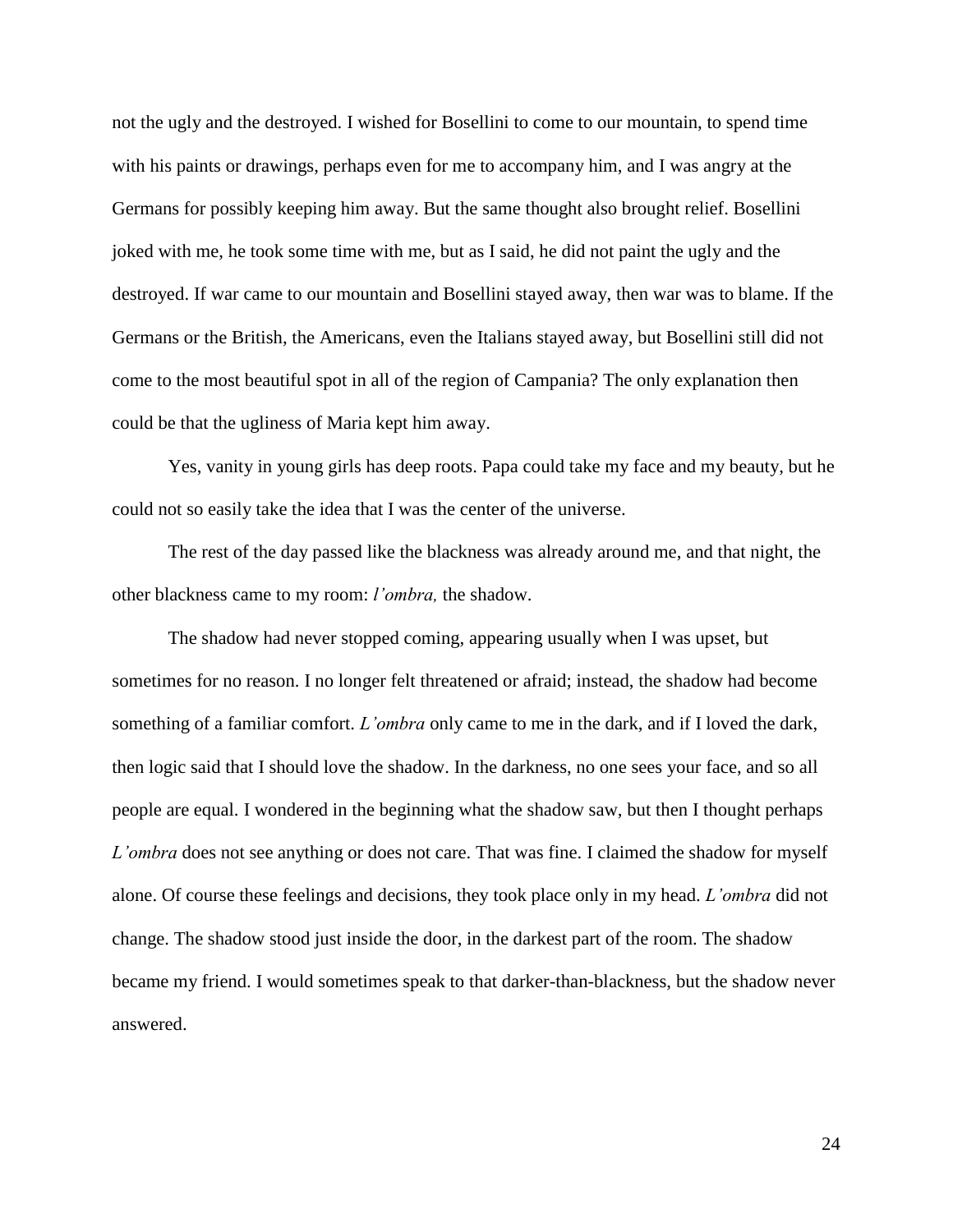I understand why you would call this loneliness. My lover was a man who never touched me and my friend was a shapeless, invisible form. But can you say you have never wished to become invisible? That is what I wanted—all the time. In darkness, one becomes invisible or, like *L'ombra*, a shadow. In the darkness, there is no beauty and no maiming. Only the light shows the differences and then brings on the ridicule. In darkness, there was peace and wholeness. There was also the second reason why the shadow did not bring me loneliness: I was not alone. *L'ombra* never answered when I spoke, but occasionally the shadow would call my name. Very softly and in such low tones that her voice sounded like a piece of song drifting in from somewhere else in the house. Also, in the night after the Germans came to our mountain, *L'ombra* touched me. Perhaps the shadow could feel my *agitazione*. I was asleep, but I came awake suddenly when I felt a sensation on my cheek. I sat up in the bed so quickly that I caught sight of a figure: thin and lighter than the windowless pitch of the room. Only for a moment did *L'ombra* remain visible; then the shadow melted away.

I pushed myself out of bed and followed.

A moon shone over the farm that night, and enough of the light came into the house that I saw the shadow moving toward the door at the back of the kitchen without making even a quiver of sound. *L'ombra* crossed the threshold of the house. I had my night clothes on, but what could be done? I was filled with the desire to catch my very own shadow.

Outside, *L'ombra* became lost in the darkness of the deeper night, but I kept going. I thought I heard something in the field, and I knew that field, every rise and every rock, so I hurried onto a stone that would give me more height. What luck. The moon, which had gone behind a cloud, reappeared and then, yes, I did see the shadow, but no longer a shadow. I almost jumped off the stone watching Este cross the last ten meters of field before entering the woods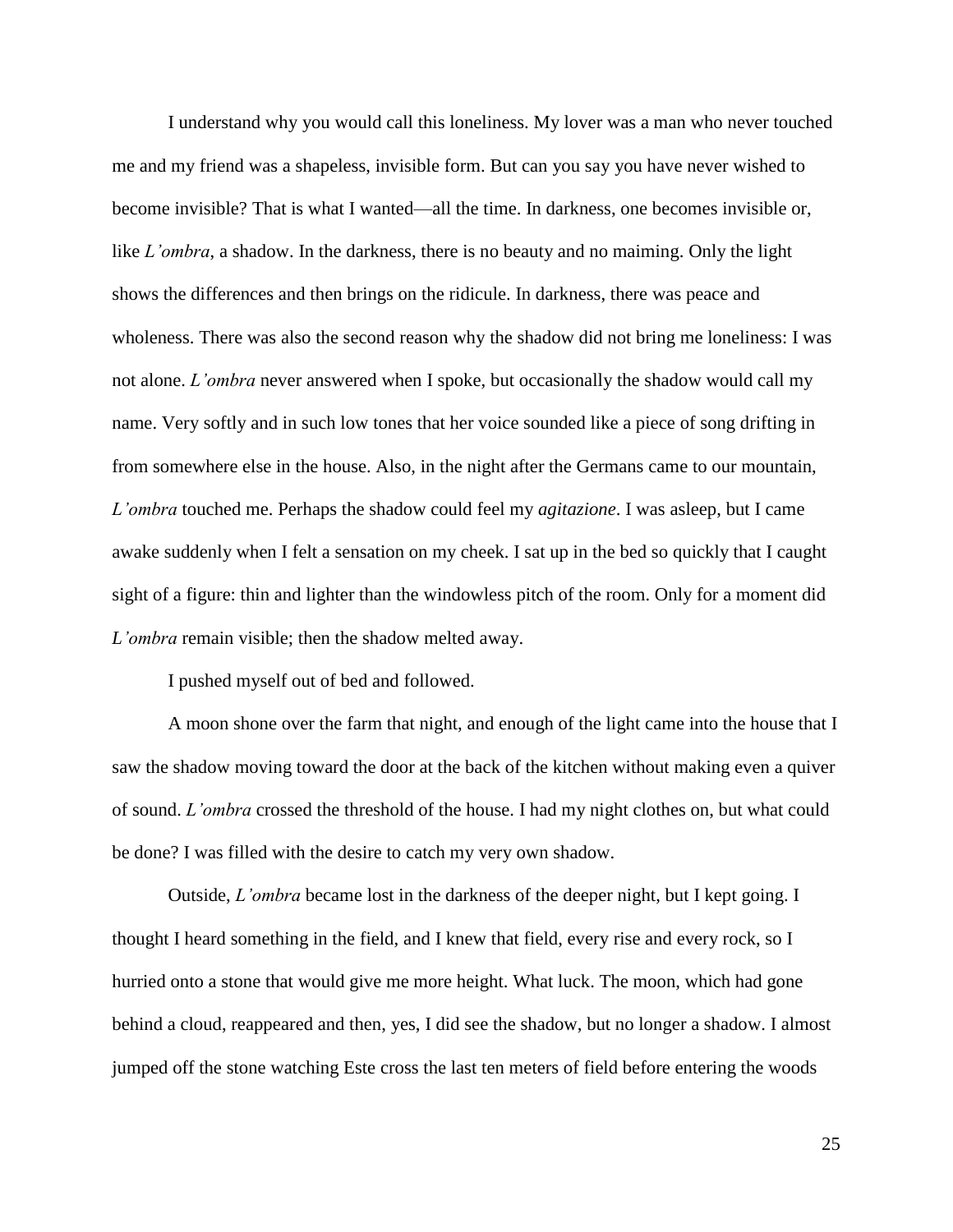with a quick flitter. I was not mistaken. Her dark hair and pale skin made more pale by her confinement was unmistakable. I ran across the field, but I could not catch up to her. She turned into the trees not far from the spot where the Germans had entered the woods that afternoon. I followed feeling the indentations of their tires. I knew the path she would take; had we both not played in these trees all of our lives? I came to the edge of the trees, and stopped, not wanting to go out onto the ridge until I could see Este again.

## Such a sight!

The moon turned the ridge into a silver-gray tunic, and Este stopped at the very edge. Slowly she began to turn in a way that I could never have imagined her moving. She put her head back, and her one arm beat against her thigh as she circled—the movement was too slow to call a spin. Another arm raised up and waved. She put her body forward and backward without ever changing the pace of the turn, her face reflecting light, her hair absorbing light; she was like the moon turning, the one side always light and the other side always dark. We both had seen the gypsies dance outside *Cattedrale di Salerno*, but the movements of Este passed beyond even the old steps of the gypsies into something older, then something older still, until she looked ancient. I imagined such a dance being performed by the worshippers at the Paestum. But from Este? This was a girl I had never seen dance in my life!

I kept myself hidden for two reasons. When Este was imprisoned for most hours, why should I rob her of her few minutes of freedom? Also, Este loved the moon and its light, the way the light of the moon transforms all things to magic. Each day, I was able to spend a few minutes with the man I loved; should Este have been denied the same? Which of us felt love that was more futile?